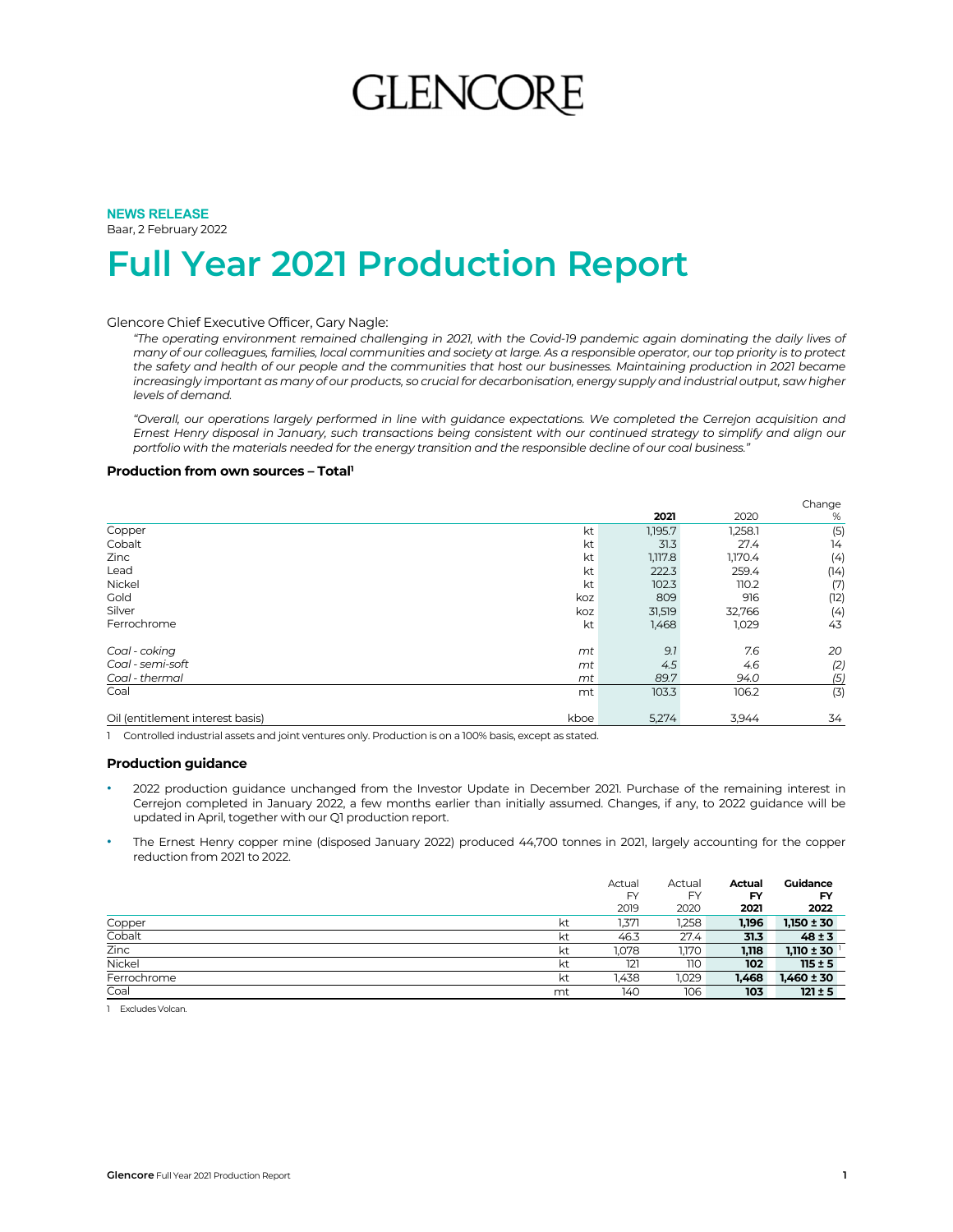### **Realised prices**

|              |          | LME (average 12       |               |            |
|--------------|----------|-----------------------|---------------|------------|
|              | Realised |                       | months)       | Difference |
| US\$ million | ¢/lb     | $\overline{a}$<br>3/1 | $\frac{4}{3}$ | %          |
| Copper       | 426      | 9,392                 | 9,320         |            |
| Zinc         | 135      | 2.975                 | 3,005         | (1)        |
| Nickel       | 839      | 18.497                | 18.474        | -          |

The average Newcastle coal (NEWC) settlement prices for 2021 was \$137.30/t. After applying a portfolio mix adjustment (component of our regular coal cash flow modelling guidance) of<br>\$33.80/t to reflect e.g. movements in th realised price of c. \$103.50/t can be applied across all coal sales volumes. Due mainly to weather-related logistics challenges at the port of Newcastle, circa 1.5mt of Australian coal sales volumes, initially expected in December 2021, slipped into 2022.

### **Production highlights**

- Own sourced copper production of 1,195,700 tonnes was 62,400 tonnes (5%) lower than 2020, mainly due to the Mopani disposal (23,800 tonnes), expected lower copper grades at Antapaccay (14,800 tonnes) and lower copper by-products from our mature zinc and nickel mines (26,600 tonnes).
- Own sourced cobalt production of 31,300 tonnes was 3,900 tonnes (14%) higher than 2020 due to the limited restart of production at Mutanda in 2021.
- Own sourced zinc production of 1,117,800 tonnes was 52,600 tonnes (4%) lower than 2020, mainly reflecting:
	- the expected decline of Maleevsky mine in Kazakhstan, being lagged by the slower than expected ramp-up of replacement Zhairem mine tonnage (19,600 tonnes);
	- Mount Isa producing additional metal from ore stockpile drawdowns in the base period (24,400 tonnes); and
	- Kidd lower grades (13,800 tonnes).

These factors were partly offset by stronger zinc production at Antamina, which was suspended for part of 2020 due to Covid restrictions.

- Nickel production of 102.300 tonnes was 7,900 tonnes (7%) lower than in 2020, mainly due to the lengthy scheduled statutory shutdown and maintenance issues at Murrin Murrin earlier in the year.
- Attributable ferrochrome production of 1,468,000 tonnes was 439,000 tonnes (43%) higher than 2020 mainly due to the South African national lockdown in the prior year, and a strong operating performance.
- Coal production of 103.3 million tonnes was 2.9 million tonnes (3%) lower than 2020, reflecting Prodeco's care and maintenance status and lower domestic power demand / export rail capacity constraints in South Africa, offset by higher production at Cerrejón, following a Covid suspension and strike in 2020.
- Entitlement interest production of 5.3 million boe was 1.3 million boe (34%) higher than 2020 mainly due to commencement of the gas phase of the Alen project in Equatorial Guinea. There was no production from the Chad fields in 2021.

### **Other matters**

- In early January 2022 we completed the acquisition of the two-thirds of Cerrejon we did not already own.
- The previously announced Ernest Henry copper mine disposal also completed in early January 2022.

| For further information please contact:<br><b>Investors</b> |                     |                     |                                |
|-------------------------------------------------------------|---------------------|---------------------|--------------------------------|
| Martin Fewings                                              | t: +41 41 709 2880  | m: +41 79 737 5642  | martin.fewings@glencore.com    |
| Media<br>Charles Watenphul                                  | t: +41 41 709 24 62 | m: +41 79 904 33 20 | charles.watenphul@glencore.com |

www.glencore.com

### **Glencore LEI:** 2138002658CPO9NBH955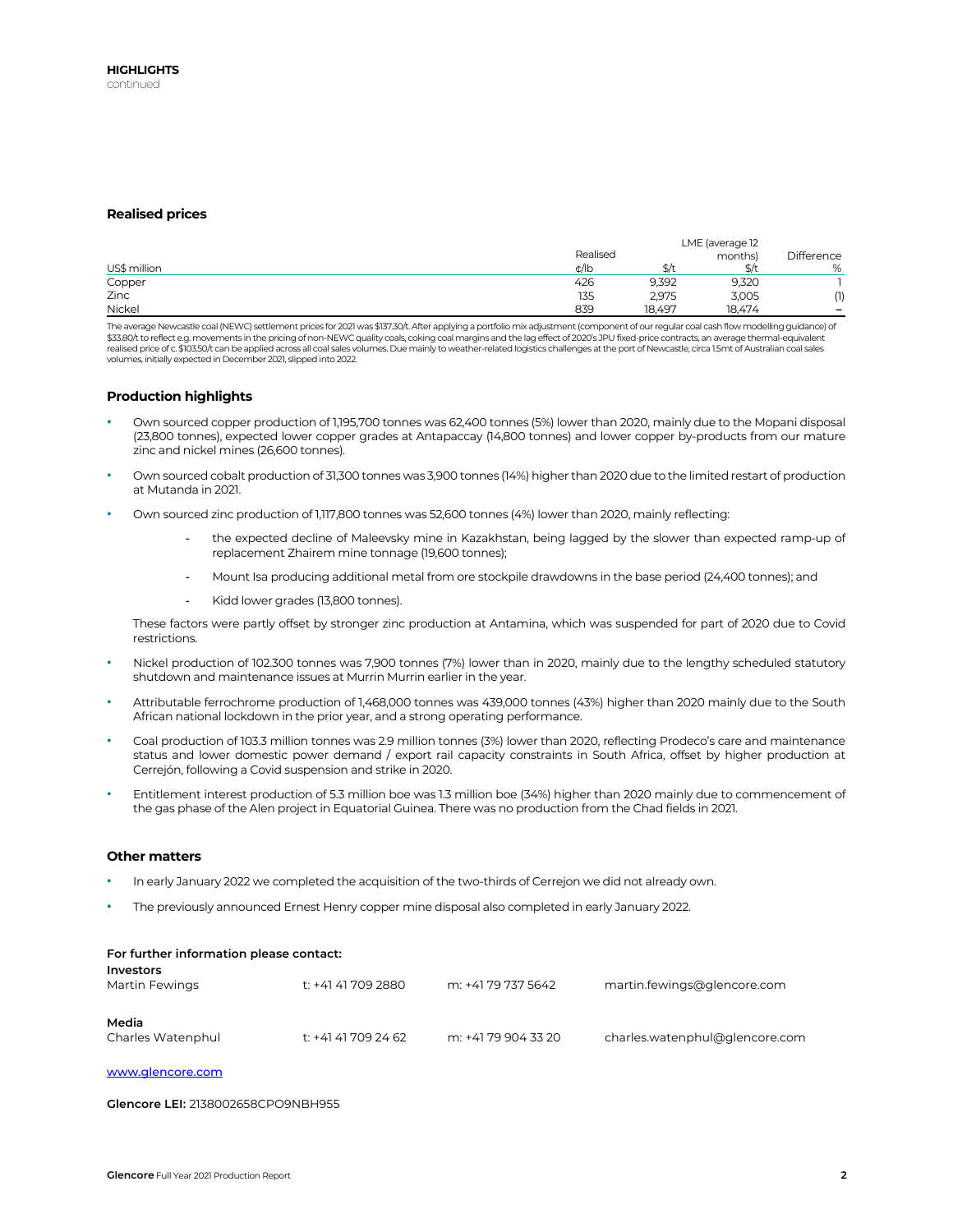### **Notes for Editors**

Glencore is one of the world's largest global diversified natural resource companies and a major producer and marketer of more than 60 responsibly-sourced commodities that advance everyday life. The Group's operations comprise around 150 mining and metallurgical sites and oil production assets.

With a strong footprint in over 35 countries in both established and emerging regions for natural resources, Glencore's industrial activities are supported by a global network of more than 30 marketing offices. Glencore's customers are industrial consumers, such as those in the automotive, steel, power generation, battery manufacturing and oil sectors. We also provide financing, logistics and other services to producers and consumers of commodities. Glencore's companies employ around 135,000 people, including contractors.

Glencore is proud to be a member of the Voluntary Principles on Security and Human Rights and the International Council on Mining and Metals. We are an active participant in the Extractive Industries Transparency Initiative. Our ambition is to be a net zero total emissions company by 2050.

### *Disclaimer*

*The companies in which Glencore plc directly and indirectly has an interest are separate and distinct legal entities. In this document, "Glencore", "Glencore group" and "Group" are used for convenience only where references are made to Glencore plc and its subsidiaries in general. These collective expressions are used for ease of reference only and do not imply any other relationship between the companies. Likewise, the words "we", "us" and "our" are also used to refer collectively to members of the Group or to those who work for them. These expressions are also used where no useful purpose is served by identifying the particular company or companies.*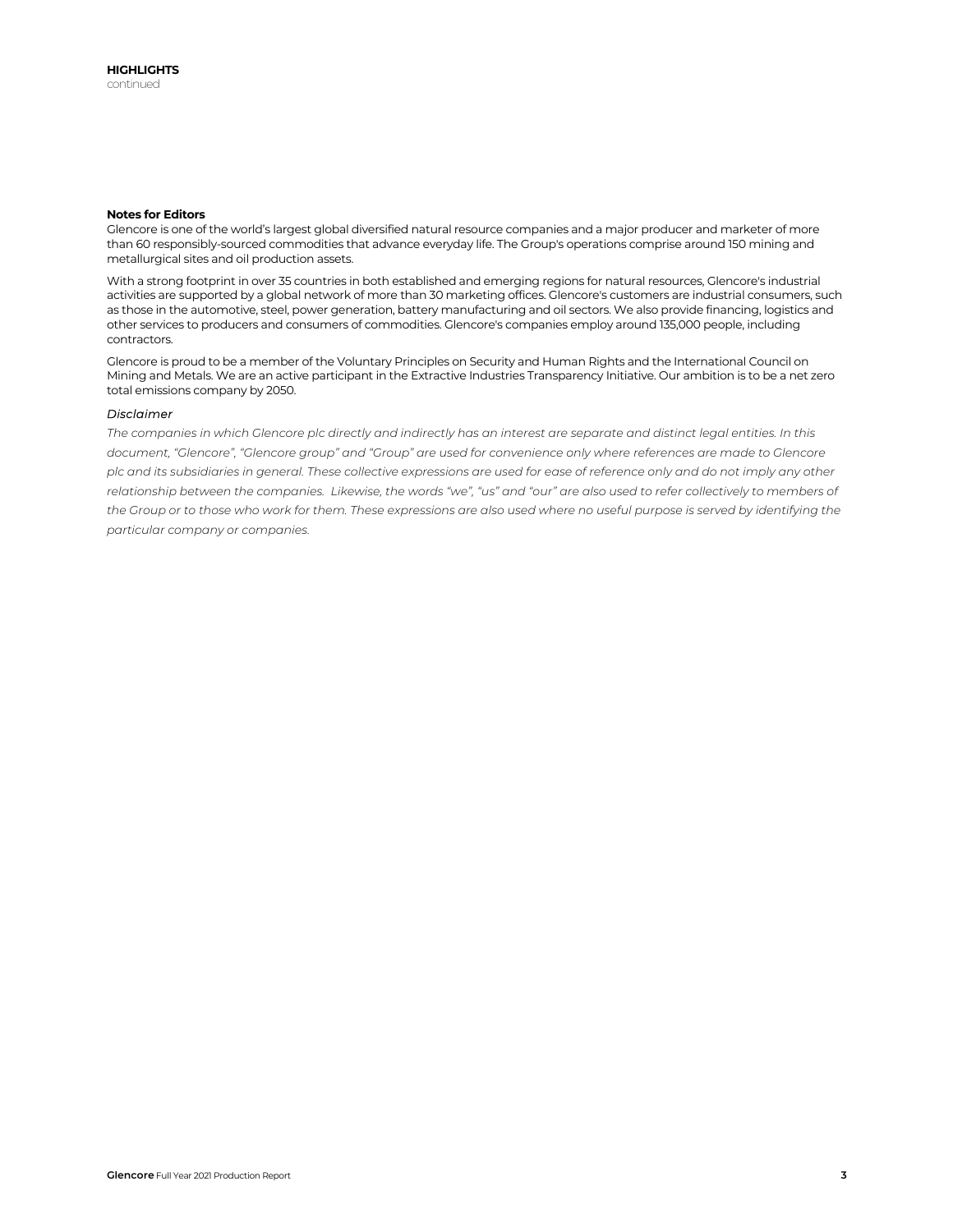## METALS AND MINERALS

## **PRODUCTION DATA**

## **Production from own sources – Copper assets1**

|                                                      |     | 2021    | 2020    | Change<br>% |
|------------------------------------------------------|-----|---------|---------|-------------|
| African Copper (Katanga, Mutanda, Mopani)            |     |         |         |             |
| Copper metal                                         | kt  | 277.2   | 301.0   | (8)         |
| Cobalt <sup>2</sup>                                  | kt  | 27.7    | 23.9    | 16          |
| Collahuasi <sup>3</sup>                              |     |         |         |             |
| Copper in concentrates                               | kt  | 277.2   | 276.8   |             |
| Silver in concentrates                               | koz | 4,219   | 3,961   | 7           |
| Gold in concentrates                                 | koz | 45      | 53      | (15)        |
| Antamina <sup>4</sup>                                |     |         |         |             |
| Copper in concentrates                               | kt  | 150.0   | 127.7   | 17          |
| Zinc in concentrates                                 | kt  | 153.7   | 142.4   | 8           |
| Silver in concentrates                               | koz | 6,135   | 5,535   | 11          |
| <b>Other South America (Antapaccay, Lomas Bayas)</b> |     |         |         |             |
| Copper metal                                         | kt  | 64.3    | 74.1    | (13)        |
| Copper in concentrates                               | kt  | 170.8   | 185.6   | (8)         |
| Gold in concentrates and in doré                     | koz | 90      | 90      |             |
| Silver in concentrates and in doré                   | koz | 1,382   | 1,298   | 6           |
| Australia (Ernest Henry, Cobar) <sup>5</sup>         |     |         |         |             |
| Copper metal                                         | kt  | 44.8    | 49.2    | (9)         |
| Copper in concentrates                               | kt  | 40.5    | 46.2    | (12)        |
| Gold                                                 | koz | 64      | 93      | (31)        |
| Silver                                               | koz | 654     | 714     | (8)         |
| <b>Total Copper department</b>                       |     |         |         |             |
| Copper                                               | kt  | 1,024.8 | 1,060.6 | (3)         |
| <b>Cobalt</b>                                        | kt  | 27.7    | 23.9    | 16          |
| <b>Zinc</b>                                          | kt  | 153.7   | 142.4   | 8           |
| Gold                                                 | koz | 199     | 236     | (16)        |
| <b>Silver</b>                                        | koz | 12,390  | 11,508  | 8           |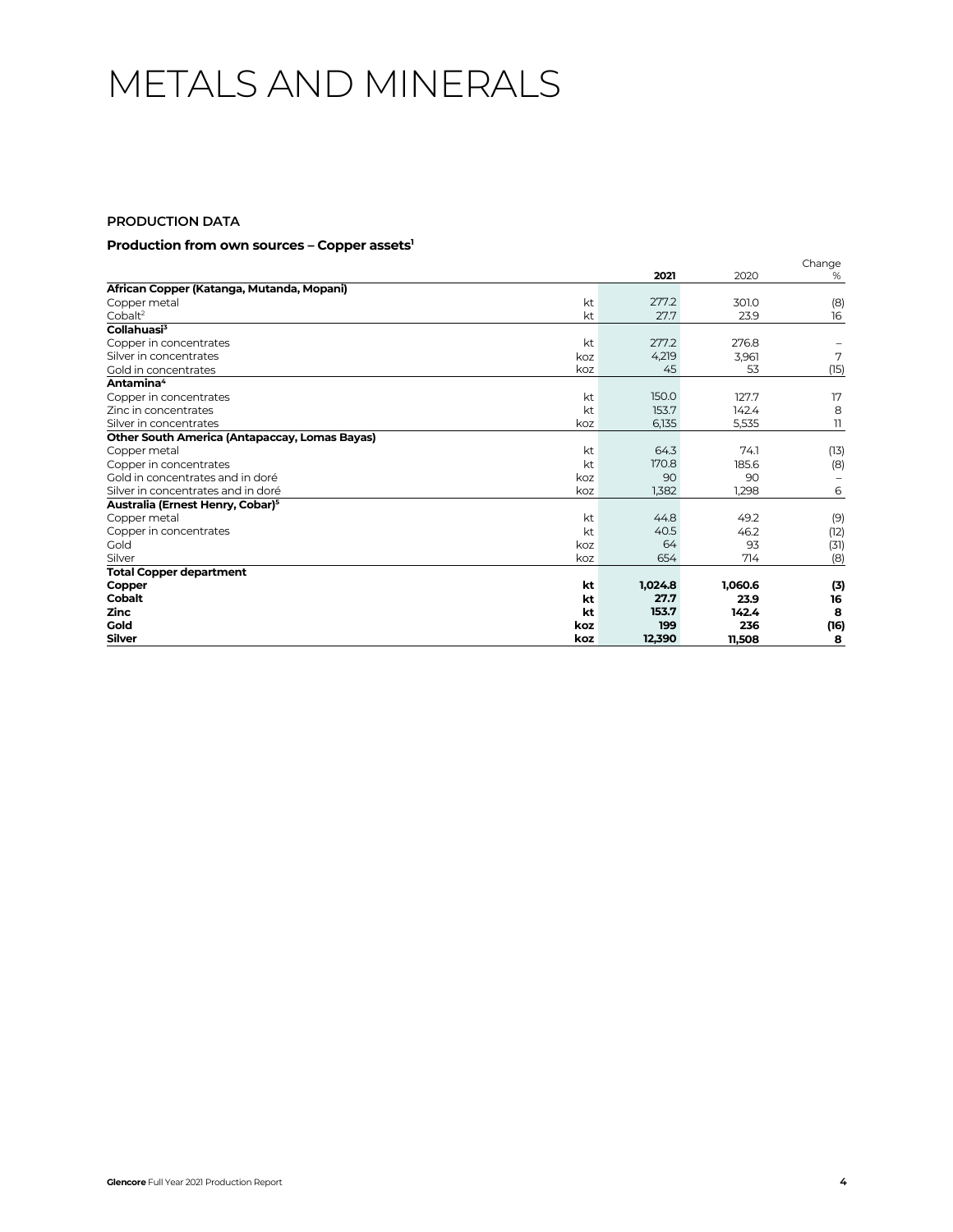## **Production from own sources – Zinc assets1**

|                                                                |     | 2021         |              | Change       |
|----------------------------------------------------------------|-----|--------------|--------------|--------------|
| <b>Kazzinc</b>                                                 |     |              | 2020         | %            |
| Zinc metal                                                     | kt  | 147.9        | 167.5        |              |
| Lead metal                                                     | kt  | 19.8         | 25.6         | (12)         |
| Copper metal <sup>6</sup>                                      | kt  | 25.6         | 37.0         | (23)         |
| Gold                                                           | koz | 595          | 659          | (31)         |
| Silver                                                         | koz | 2,921        | 4,712        | (10)<br>(38) |
| Australia (Mount Isa, Townsville, McArthur River) <sup>5</sup> |     |              |              |              |
| Zinc in concentrates                                           | kt  | 609.4        | 633.5        |              |
|                                                                |     |              |              | (4)          |
| Copper metal<br>Lead in concentrates                           | kt  | 91.5         | 89.6         | 2            |
| Silver                                                         | kt  | 188.1<br>625 | 216.8<br>557 | (13)<br>12   |
|                                                                | koz |              |              |              |
| Silver in concentrates                                         | koz | 6,521        | 7,404        | (12)         |
| North America (Matagami, Kidd)                                 |     |              |              |              |
| Zinc in concentrates                                           | kt  | 96.1         | 114.7        | (16)         |
| Copper in concentrates                                         | kt  | 30.3         | 40.7         | (26)         |
| Silver in concentrates                                         | koz | 1,383        | 2,125        | (35)         |
| Other Zinc: South America (Argentina, Bolivia, Peru)7          |     |              |              |              |
| Zinc in concentrates                                           | kt  | 110.7        | 112.3        | (1)          |
| Lead in concentrates                                           | kt  | 14.4         | 17.0         | (15)         |
| Copper in concentrates                                         | kt  | 1.7          | 1.6          | 6            |
| Silver in concentrates                                         | koz | 7,383        | 6,121        | 21           |
| Total Zinc department                                          |     |              |              |              |
| <b>Zinc</b>                                                    | kt  | 964.1        | 1,028.0      | (6)          |
| Lead                                                           | kt  | 222.3        | 259.4        | (14)         |
| Copper                                                         | kt  | 149.1        | 168.9        | (12)         |
| Gold                                                           | koz | 595          | 659          | (10)         |
| <b>Silver</b>                                                  | koz | 18,833       | 20,919       | (10)         |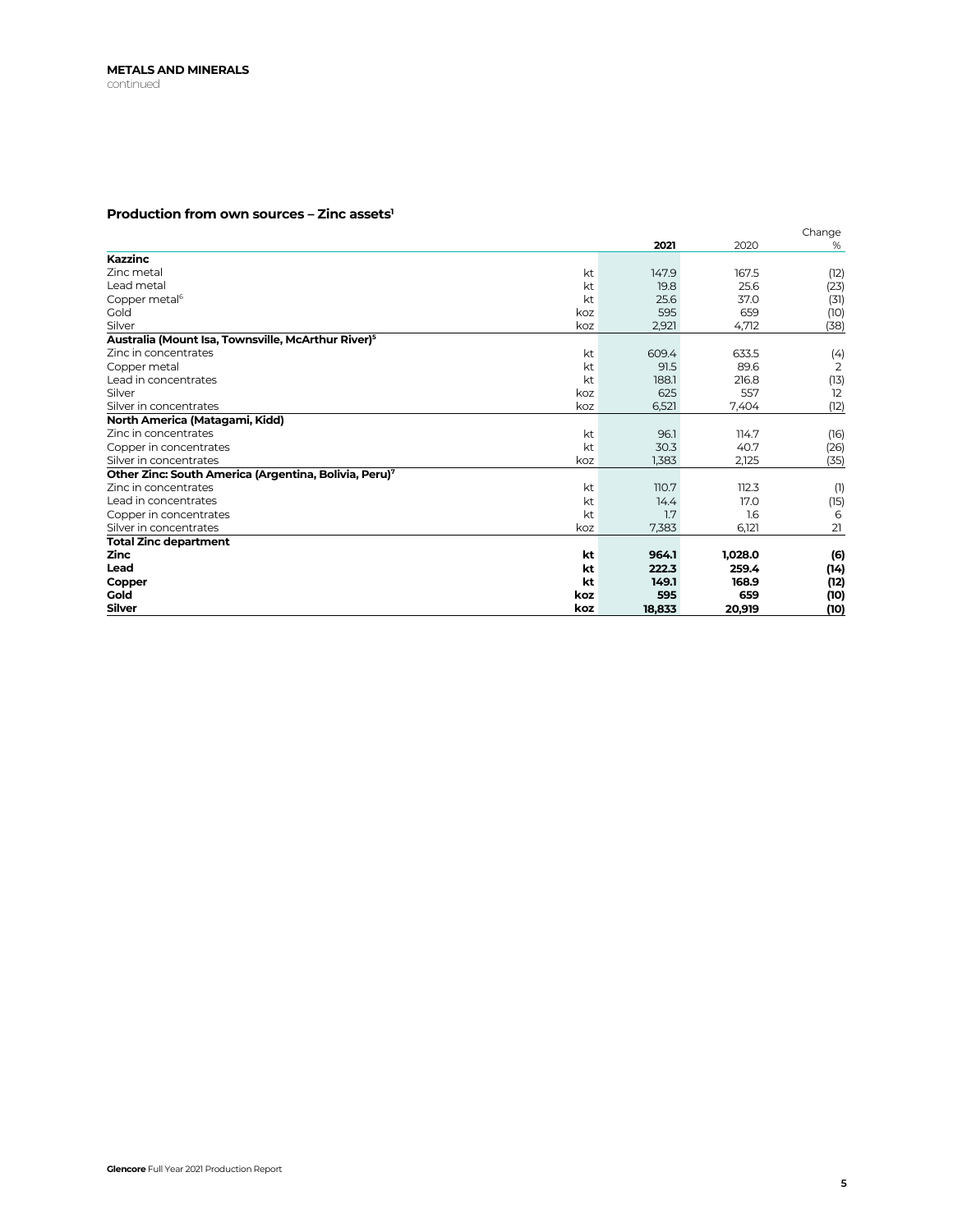## Production from own sources - Nickel assets<sup>1</sup>

|                                                                  |       |       | Change |
|------------------------------------------------------------------|-------|-------|--------|
|                                                                  | 2021  | 2020  | %      |
| Integrated Nickel Operations (INO) (Sudbury, Raglan, Nikkelverk) |       |       |        |
| Nickel metal<br>kt                                               | 55.0  | 56.5  | (3)    |
| Nickel in concentrates<br>kt                                     | 0.2   | 0.4   | (50)   |
| kt<br>Copper metal                                               | 13.5  | 13.5  |        |
| Copper in concentrates<br>kt                                     | 8.3   | 15.1  | (45)   |
| Cobalt metal<br>kt                                               | 1.1   | 0.6   | 83     |
| Gold<br>koz                                                      | 15    | 21    | (29)   |
| Silver<br>koz                                                    | 296   | 339   | (13)   |
| Platinum<br>koz                                                  | 33    | 40    | (18)   |
| Palladium<br>koz                                                 | 83    | 101   | (18)   |
| Rhodium<br>koz                                                   | 4     | 4     |        |
| <b>Murrin Murrin</b>                                             |       |       |        |
| kt<br>Nickel metal                                               | 30.1  | 36.4  | (17)   |
| kt<br>Cobalt metal                                               | 2.5   | 2.9   | (14)   |
| Koniambo                                                         |       |       |        |
| Nickel in ferronickel<br>kt                                      | 17.0  | 16.9  |        |
| <b>Total Nickel department</b>                                   |       |       |        |
| <b>Nickel</b><br>kt                                              | 102.3 | 110.2 | (7)    |
| kt<br>Copper                                                     | 21.8  | 28.6  | (24)   |
| <b>Cobalt</b><br>kt                                              | 3.6   | 3.5   | 3      |
| Gold<br>koz                                                      | 15    | 21    | (29)   |
| <b>Silver</b><br>koz                                             | 296   | 339   | (13)   |
| Platinum<br>koz                                                  | 33    | 40    | (18)   |
| Palladium<br>koz                                                 | 83    | 101   | (18)   |
| Rhodium<br>koz                                                   | 4     | 4     |        |

## Production from own sources - Ferroalloys assets<sup>1</sup>

|                          |     |              |       | Change |
|--------------------------|-----|--------------|-------|--------|
|                          |     | 2021         | 2020  | %      |
| Ferrochrome <sup>8</sup> | kt  | <b>1,468</b> | 1,029 | 43     |
| Vanadium Pentoxide       | mlb | 20.5         | 19.5  |        |

## Total production - Custom metallurgical assets<sup>1</sup>

|                                                             |    |       |       | Change |
|-------------------------------------------------------------|----|-------|-------|--------|
|                                                             |    | 2021  | 2020  | %      |
| Copper (Altonorte, Pasar, Horne, CCR)                       |    |       |       |        |
| Copper metal                                                | kt | 490.6 | 482.6 |        |
| Copper anode                                                | kt | 454.0 | 490.1 | (7)    |
| Zinc (Portovesme, San Juan de Nieva, Nordenham, Northfleet) |    |       |       |        |
| Zinc metal                                                  | kt | 800.6 | 787.2 |        |
| Lead metal                                                  | kt | 244.9 | 198.0 | 24     |

1 Controlled industrial assets and joint ventures only. Production is on a 100% basis, except for joint ventures, where the Group's attributable share of production is included.

2 Cobalt contained in concentrates and hydroxides.

3 The Group's pro-rata share of Collahuasi production (44%).

4 The Group's pro-rata share of Antamina production (33.75%).

5 Mount Isa copper operations (including Townsville) previously recorded under copper department moved to zinc department.

6 Copper metal includes copper contained in copper concentrates and blister.

7 South American production excludes Volcan Compania Minera.

8 The Group's attributable 79.5% share of the Glencore-Merafe Chrome Venture.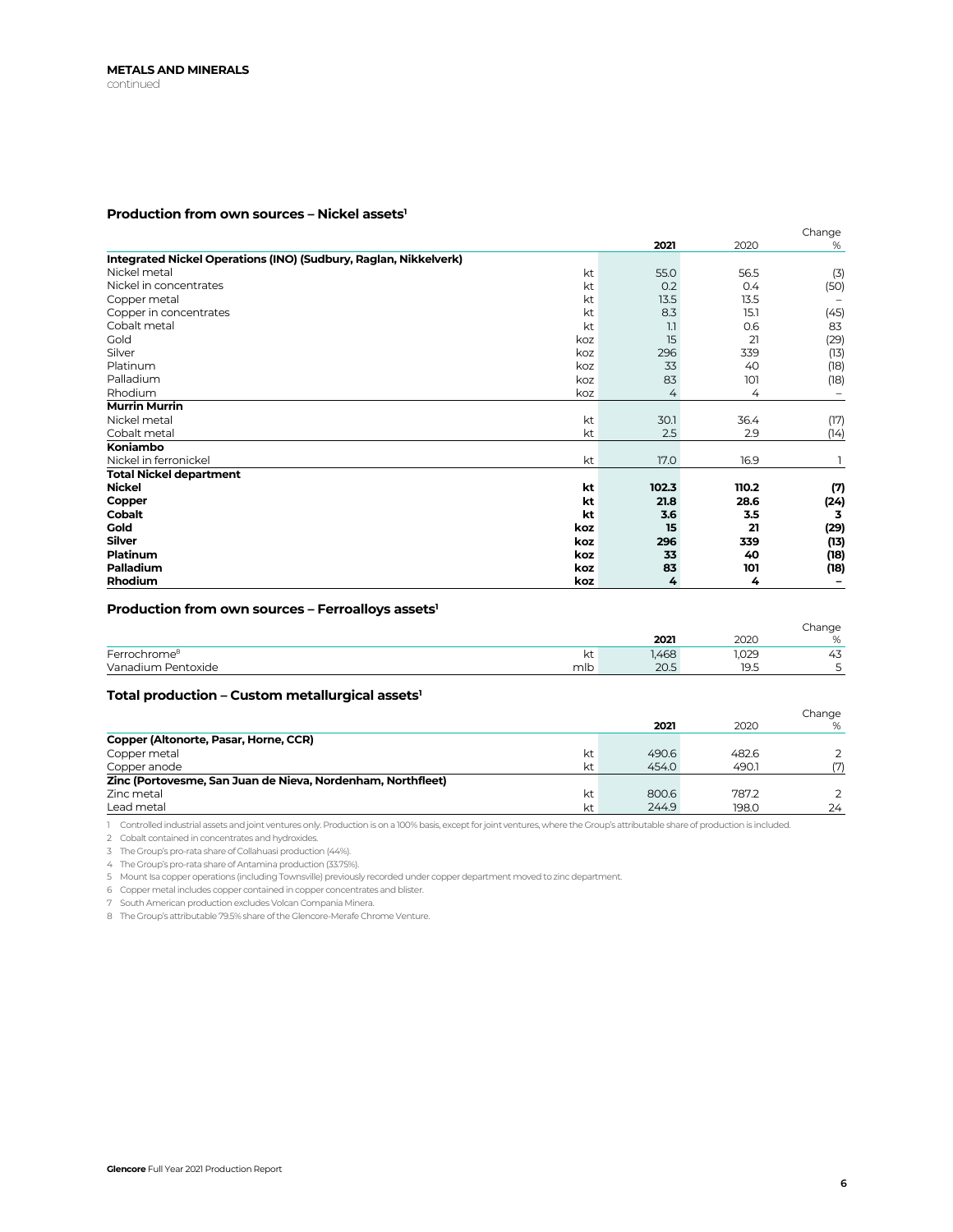### **OPERATING HIGHLIGHTS Copper assets**

Own sourced copper production of 1,195,700 tonnes was 62,400 tonnes (5%) lower than 2020, mainly due to the Mopani disposal (23,800 tonnes), expected lower copper grades at Antapaccay (14,800 tonnes) and lower copper by-products from our mature zinc and nickel mines (26,600 tonnes).

Own sourced cobalt production of 31,300 tonnes was 3,900 tonnes (14%) higher than 2020 due to the limited restart of production at Mutanda in 2021.

### **African Copper**

Own sourced copper production of 277,200 tonnes was 23,800 tonnes (8%) lower than 2020, mainly reflecting the disposal of Mopani. The contribution from Mutanda's limited restart was largely offset by the impact of intermittent power outages at Katanga

Own sourced cobalt production of 27,700 tonnes was 3,800 tonnes (16%) higher than 2020, reflecting Mutanda's restart.

#### **Collahuasi**

Attributable copper production of 277,200 tonnes was in line with 2020.

### **Antamina**

Attributable copper production of 150,000 tonnes and zinc production of 153,700 tonnes was respectively 22,300 tonnes (17%) and 11,300 tonnes (8%) higher than 2020 reflecting Covid-relating mining suspensions in the base period.

### **Other South America**

Own sourced copper production of 235,200 tonnes was 24,600 tonnes (9%) lower than 2020, reflecting expected lower copper grades at Antapaccay and temporarily reduced production at Lomas Bayas due to short-term leach pad issues, now rectified.

### **Australia**

Own sourced copper production of 85,300 tonnes was 10,100 tonnes (11%) lower than 2020 due to expected changes in mine sequencing at Ernest Henry and additional mine development at Cobar.

### **Custom metallurgical assets**

Copper cathode production of 490,600 tonnes was in line with 2020.

Copper anode production of 454,000 tonnes was 36,100 tonnes (7%) lower than 2020, mainly reflecting scheduled maintenance at Altonorte in July 2021.

#### **Zinc assets**

Own sourced zinc production of 1,117,800 tonnes was 52,600 tonnes (4%) lower than 2020, mainly reflecting: (i) the expected decline of Maleevsky mine in Kazakhstan, being lagged by the slower than expected ramp-up of replacement Zhairem mine tonnage (19,600 tonnes); (ii) Mount Isa producing additional metal from ore stockpile drawdowns in the base period (24,400 tonnes); and (iii) Kidd lower grades (13,800 tonnes). These factors were partly offset by stronger zinc production at Antamina, which was suspended for part of 2020 due to Covid restrictions.

#### **Kazzinc**

Own sourced zinc production of 147,900 tonnes was 19,600 tonnes (12%) lower than 2020, reflecting expected lower grades from Maleevsky mine (also affecting lead and copper noted below).

Own sourced lead production of 19,800 tonnes was 5,800 tonnes (23%) lower than 2020, and own sourced copper production of 25,600 tonnes was 11,400 tonnes (31%) down, also due to Maleevsky's progressive depletion.

Own sourced gold production of 595,000 ounces was 64,000 ounces (10%) lower than the comparable 2020 period, mainly reflecting expected lower grades at Vasilkovsky.

The new Zhairem zinc/lead mine was commissioned in May 2021, with ramp up through 2022 and steady-state annualised production expected by 2023.

### **Australia**

Zinc production of 609,400 tonnes was 24,100 tonnes (4%) lower than 2020, mainly reflecting Mount Isa processing additional metal from ore stockpile drawdowns in 2020.

Lead production of 188,100 tonnes was 28,700 tonnes (13%) down on 2020 reflecting lower Mount Isa grades.

The Mount Isa copper operations are now reported within the Zinc business unit. Own sourced copper production of 91,500 tonnes was broadly in line with 2020, noting that this figure excludes units from the held-for-sale Ernest Henry mine.

### **North America**

Zinc production of 96,100 tonnes was 18,600 tonnes (16%) lower than 2020, reflecting the reducing production profile of both assets as they approach end of mine life.

### **South America**

**Glencore** Full Year 2021 Production Report Zinc production of 110,700 tonnes was 1,600 tonnes below 2020 mainly reflecting the planned cessation of mining at Aguilar (Argentina) and Iscaycruz (Peru), partly offset by higher production in Bolivia following Covid-related suspensions in 2020.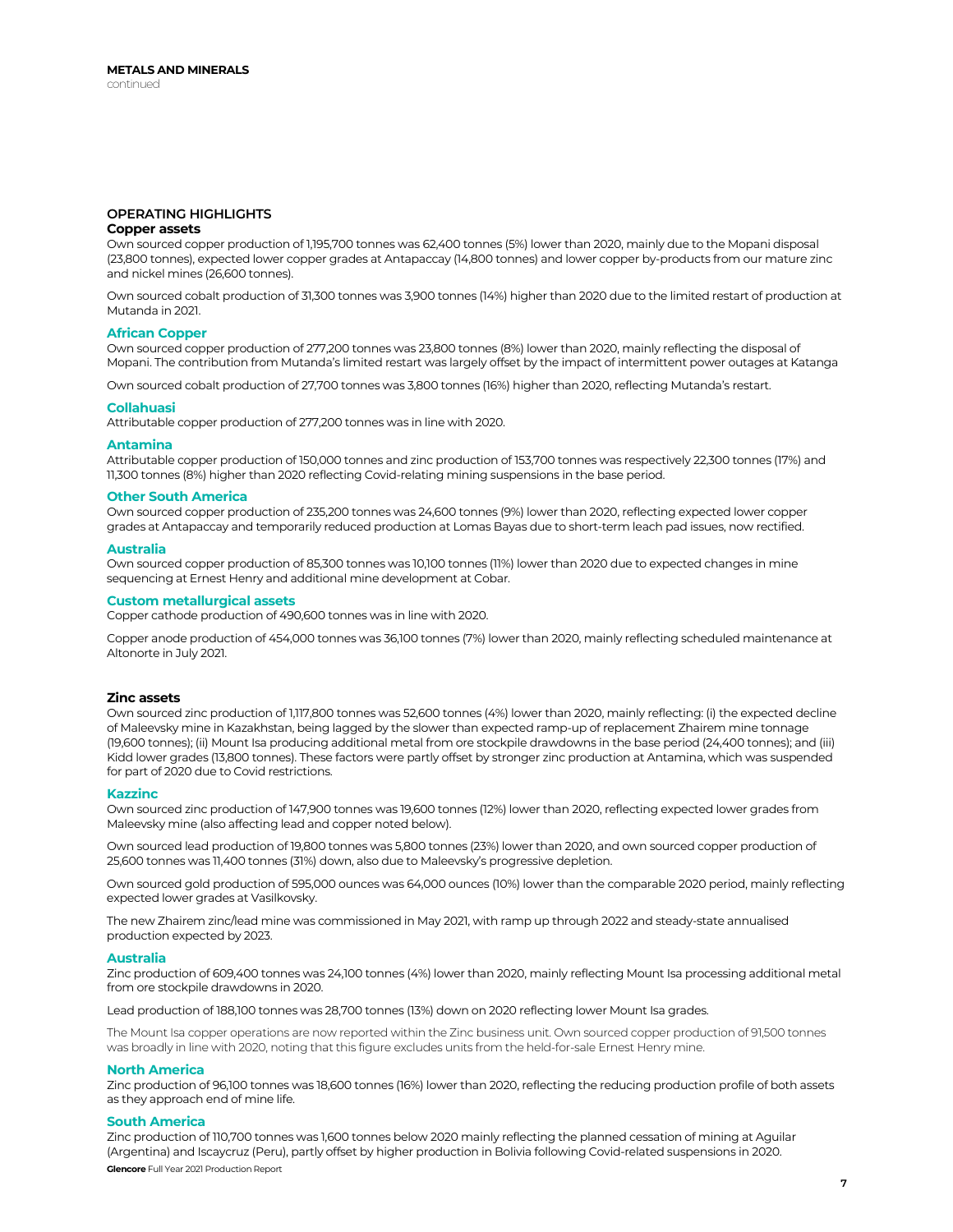### **European custom metallurgical assets**

Zinc metal production of 800,600 tonnes was modestly higher than 2020.

Lead metal production of 244,900 tonnes was 46,900 tonnes (24%) higher than 2020, mainly reflecting the contribution of the Nordenham Metall lead smelter that was acquired in September 2021 (38,200 tonnes).

### **Nickel assets**

Nickel production of 102.300 tonnes was 7,900 tonnes (7%) lower than in 2020, mainly due to the lengthy scheduled statutory shutdown and maintenance issues at Murrin Murrin earlier in the year.

### **Integrated Nickel Operations (INO)**

Own sourced nickel production of 55,200 tonnes was 1,700 tonnes (3%) below 2020.

### **Murrin Murrin**

Own sourced nickel production of 30,100 tonnes was 6,300 tonnes (17%) below 2020, reflecting the lengthy scheduled statutory shutdown in May/June and various maintenance issues earlier in the year.

### **Koniambo**

Nickel production of 17,000 tonnes was In line with 2020 production, following a much improved Q4 2021 performance.

### **Ferroalloys assets**

Attributable ferrochrome production of 1,468,000 tonnes was 439,000 tonnes (43%) higher than 2020 mainly due to the South African national lockdown in the prior year, and a strong operating performance.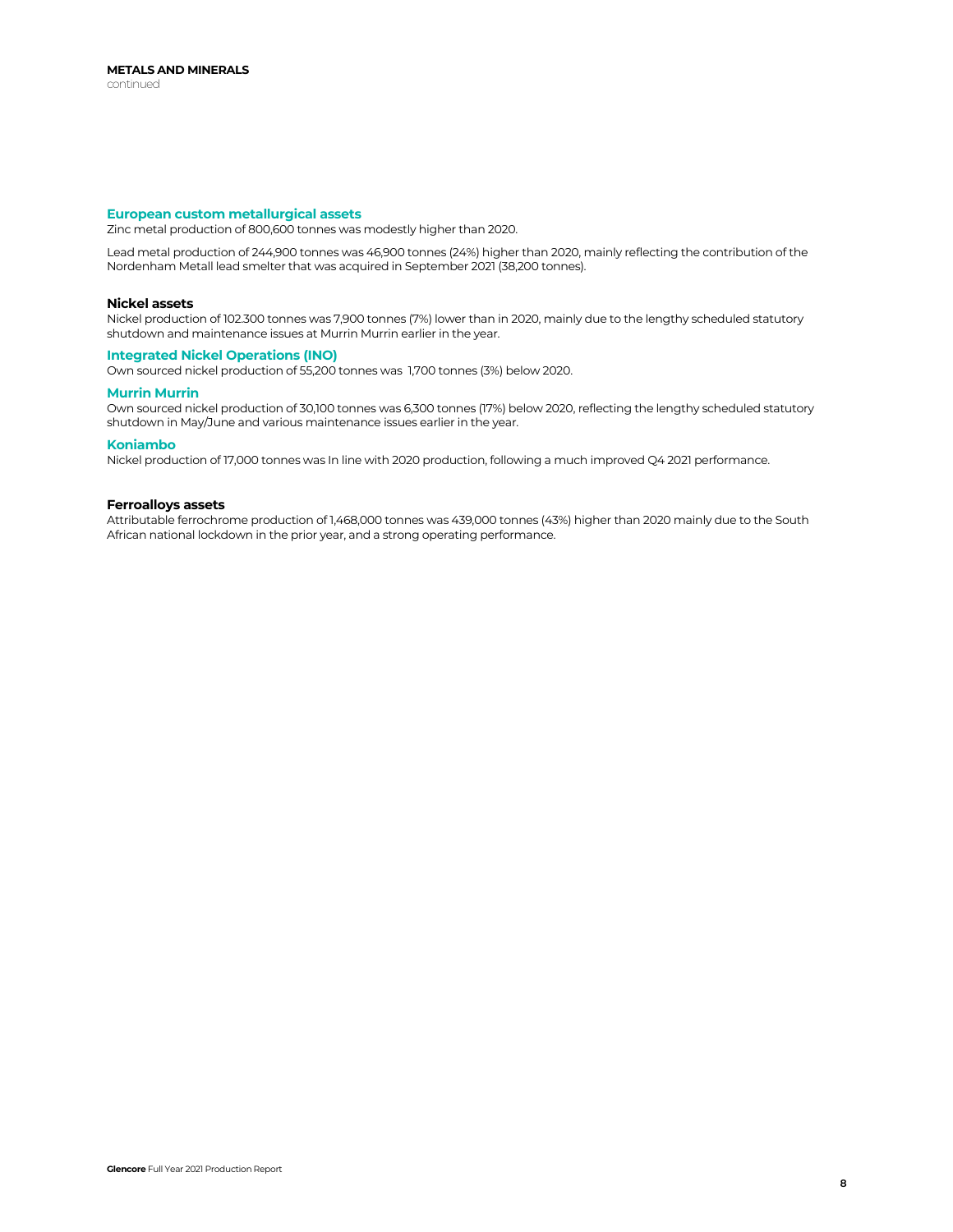## ENERGY PRODUCTS

## Coal assets<sup>1</sup>

|                                       |    | 2021  | 2020   | Change % |
|---------------------------------------|----|-------|--------|----------|
| Australian coking coal                | mt | 9.1   | 7.6    | 20       |
| Australian semi-soft coal             | mt | 4.5   | 4.6    | (2)      |
| Australian thermal coal (export)      | mt | 55.9  | 55.7   |          |
| Australian thermal coal (domestic)    | mt | 6.0   | 6.4    | (6)      |
| South African thermal coal (export)   | mt | 14.7  | 14.8   | (1)      |
| South African thermal coal (domestic) | mt | 5.3   | 9.2    | (42)     |
| Cerrejón <sup>2</sup>                 | mt | 7.8   | $-4.1$ | 90       |
| Prodeco                               | mt |       | 3.8    | (100)    |
| <b>Total Coal department</b>          | mt | 103.3 | 106.2  | (3)      |

## **Oil assets**

|                                            |      | 2021   | 2020   | Change % |
|--------------------------------------------|------|--------|--------|----------|
| <b>Glencore entitlement interest basis</b> |      |        |        |          |
| <b>Equatorial Guinea</b>                   | kboe | 4,141  | 1.960  | ווו      |
| Chad                                       | kbbl |        | 1.112  | (100)    |
| Cameroon                                   | kbbl | 1.133  | 872    | 30       |
| <b>Total Oil department</b>                | kboe | 5.274  | 3,944  | 34       |
| Gross basis                                |      |        |        |          |
| <b>Equatorial Guinea</b>                   | kboe | 20,137 | 10.435 | 93       |
| Chad                                       | kbbl |        | 1,521  | (100)    |
| Cameroon                                   | kbbl | 2.866  | 2.528  | 13       |
| <b>Total Oil department</b>                | kboe | 23,003 | 14.484 | 59       |

1 Controlled industrial assets and joint ventures only. Production is on a 100% basis, except for joint ventures, where the Group's attributable share of production is included.

2 The Group's pro-rata share of Cerrejón production (33.3%).

## **OPERATING HIGHLIGHTS**

## **Coal assets**

Coal production of 103.3 million tonnes was 2.9 million tonnes (3%) lower than 2020, reflecting Prodeco's care and maintenance status and lower domestic power demand / export rail capacity constraints in South Africa, offset by higher production at Cerrejón, following a Covid suspension and strike in 2020.

### **Australian coking**

Production of 9.1 million tonnes was 1.5 million tonnes (20%) higher than 2020 reflecting additional coking-quality production from the Collinsville mine, and various planned maintenance activities in 2020.

### **Australian thermal and semi-soft**

Production of 66.4 million tonnes was broadly in line with 2020.

### **South African thermal**

Production of 20.0 million tonnes was 4.0 million tonnes (17%) under 2020, reflecting lower domestic power demand and export rail capacity constraints.

### **Cerrejón**

Attributable production of 7.8 million tonnes was 3.7 million tonnes (90%) higher than 2020, reflecting the base period being disrupted by both a Covid-related temporary suspension and strike action.

### **Oil assets**

### **Exploration and production**

Entitlement interest production of 5.3 million boe was 1.3 million boe (34%) higher than 2020 mainly due to commencement of the gas phase of the Alen project in Equatorial Guinea. There was no production from the Chad fields in 2021.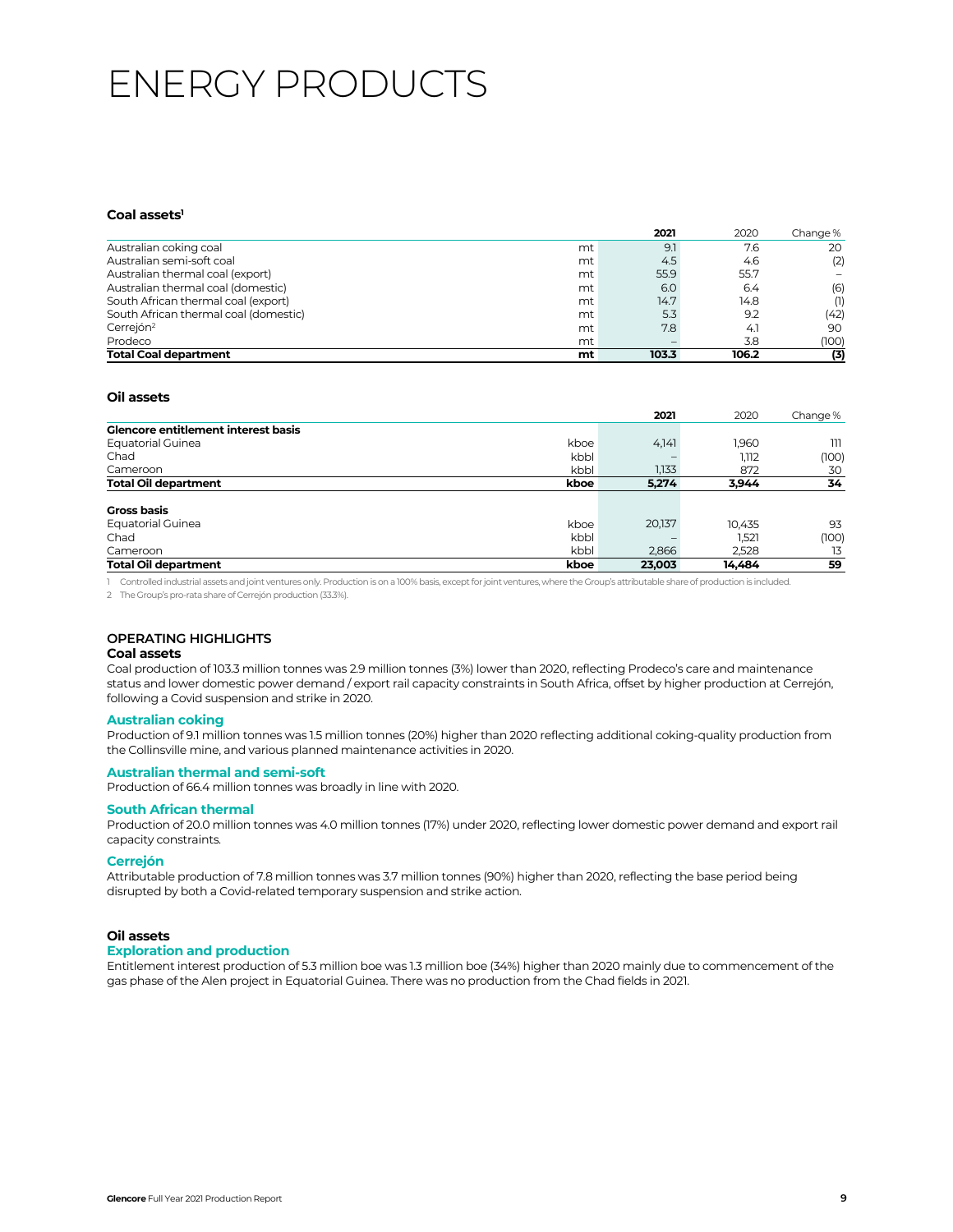# SELECT AVERAGE COMMODITY PRICES

## **MARKET CONDITIONS Select average commodity prices**

|                                                                         | 2021   | 2020   | Change in<br>average% |
|-------------------------------------------------------------------------|--------|--------|-----------------------|
| S&P GSCI Industrial Metals Index                                        | 457    | 318    | 44                    |
| S&P GSCI Energy Index                                                   | 230    | 138    | 67                    |
| LME (cash) copper price $(\frac{4}{1})$                                 | 9,320  | 6,186  | 51                    |
| LME (cash) zinc price $(\frac{4}{t})$                                   | 3.005  | 2,269  | 32                    |
| LME (cash) lead price $(\frac{4}{t})$                                   | 2.202  | 1.826  | 21                    |
| LME (cash) nickel price (\$/t)                                          | 18,474 | 13,803 | 34                    |
| Gold price (\$/oz)                                                      | 1,799  | 1.771  | 2                     |
| Silver price (\$/oz)                                                    | 25     | 21     | 19                    |
| Metal Bulletin cobalt standard grade, in-warehouse Rotterdam (\$/lb)    | 24     | 15     | 60                    |
| Ferro-chrome 50% Cr import, CIF main Chinese ports, contained Cr (¢/lb) | 113    | 70     | 61                    |
| Iron ore (Platts 62% CFR North China) price (\$/DMT)                    | 156    | 105    | 49                    |
| Coal API4 $(\frac{4}{3})$                                               | 124    | 64     | 94                    |
| Coal Newcastle (6,000) (\$/t)                                           | 137    | 61     | 125                   |
| Oil price - Brent (\$/bbl)                                              | 71     | 43     | 65                    |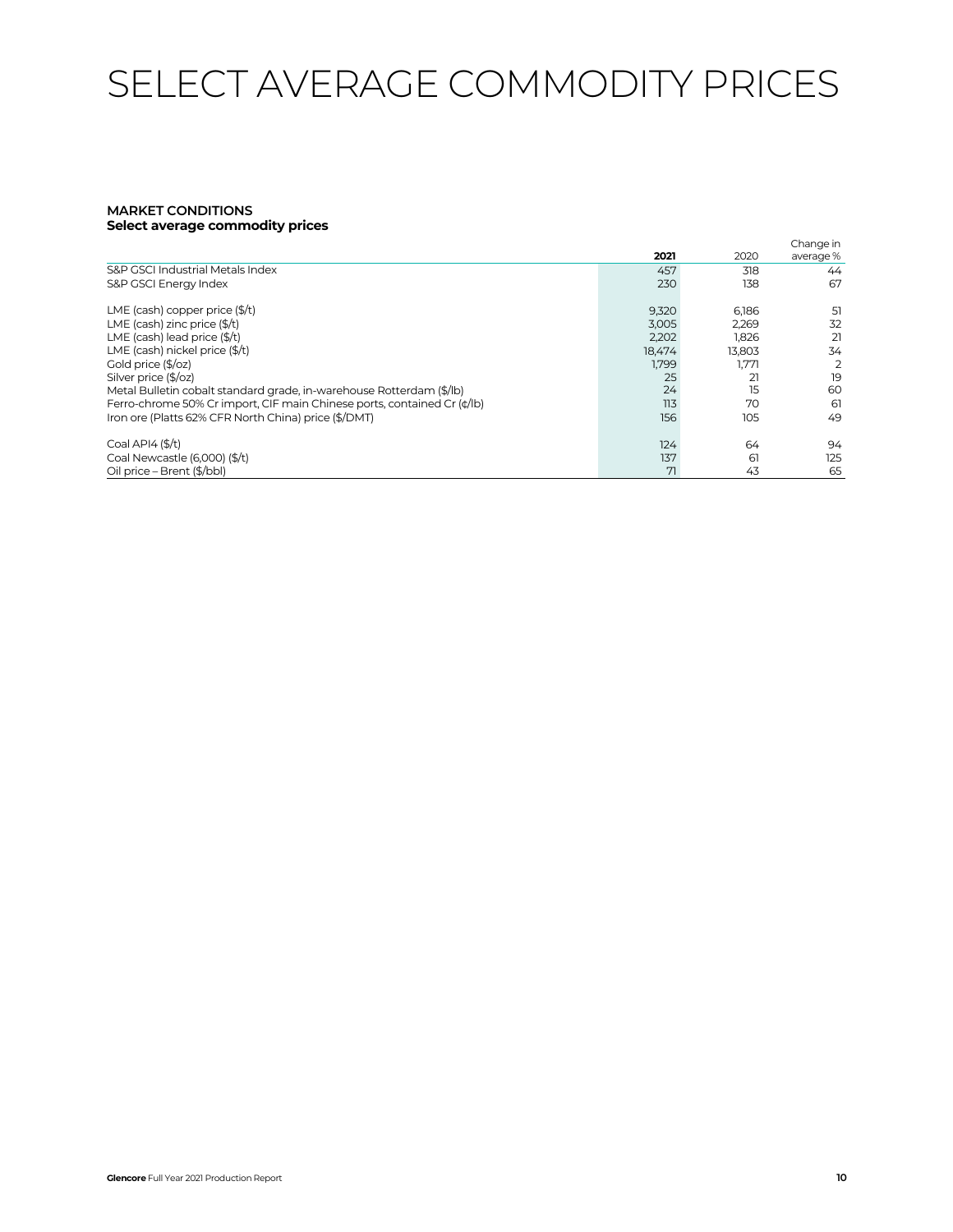## PRODUCTION BY QUARTER – Q4 2020 TO Q4 2021

### **Metals and minerals**

## **PRODUCTION FROM OWN SOURCES – TOTAL1**

|                                  |      |       |       |       |       |       |         |         | Change        | Change   |
|----------------------------------|------|-------|-------|-------|-------|-------|---------|---------|---------------|----------|
|                                  |      | Q4    | Qì    | Q2    | Q3    | Q4    |         |         | YTD 21 vs     | Q4 21 vs |
|                                  |      | 2020  | 2021  | 2021  | 2021  | 2021  | 2021    | 2020    | <b>YTD 20</b> | Q420     |
|                                  |      |       |       |       |       |       |         |         | %             | %        |
| Copper                           | kt   | 323.4 | 301.2 | 296.8 | 297.5 | 300.2 | 1.195.7 | 1.258.1 | (5)           | (7)      |
| Cobalt                           | kt   | 5.8   | 6.8   | 8.0   | 8.6   | 7.9   | 31.3    | 27.4    | 14            | 36       |
| Zinc                             | kt   | 310.3 | 282.6 | 299.2 | 274.0 | 262.0 | 1.117.8 | 1.170.4 | (4)           | (16)     |
| Lead                             | kt   | 65.1  | 55.3  | 61.7  | 56.4  | 48.9  | 222.3   | 259.4   | (14)          | (25)     |
| Nickel                           | kt   | 28.4  | 25.2  | 22.5  | 23.4  | 31.2  | 102.3   | 110.2   | (7)           | 10       |
| Gold                             | koz  | 261   | 224   | 199   | 170   | 216   | 809     | 916     | (12)          | (17)     |
| Silver                           | koz  | 9.546 | 7.761 | 8.223 | 7.810 | 7,725 | 31.519  | 32,766  | (4)           | (19)     |
| Ferrochrome                      | kt   | 378   | 399   | 374   | 298   | 397   | 1.468   | 1.029   | 43            | 5        |
| Coal                             | mt   | 22.7  | 24.5  | 24.2  | 27.6  | 27.0  | 103.3   | 106.2   | (3)           | 19       |
| Oil (entitlement interest basis) | kbbl | 584   | 1,071 | 1,486 | 1,588 | 1,129 | 5,274   | 3,944   | 34            | 93       |

## **PRODUCTION FROM OWN SOURCES – COPPER ASSETS1**

|                         |                                                      |     | Q4<br>2020               | Q <sub>1</sub><br>2021   | Q2<br>2021               | Q <sub>3</sub><br>2021   | Q4<br>2021               | 2021  | 2020                     | Change<br>2021 vs<br>2020<br>% | Change<br>O4 21 vs<br>Q420<br>% |
|-------------------------|------------------------------------------------------|-----|--------------------------|--------------------------|--------------------------|--------------------------|--------------------------|-------|--------------------------|--------------------------------|---------------------------------|
|                         | African Copper (Katanga, Mutanda, Mopani)            |     |                          |                          |                          |                          |                          |       |                          |                                |                                 |
| Katanga                 | Copper metal                                         | kt  | 68.8                     | 64.3                     | 67.3                     | 71.8                     | 61.0                     | 264.4 | 270.7                    | (2)                            | (11)                            |
|                         | Cobalt <sup>2</sup>                                  | kt  | 5.0                      | 5.8                      | 6.1                      | 6.9                      | 5.0                      | 23.8  | 23.9                     |                                |                                 |
| Mutanda                 | Copper metal                                         | kt  | $\overline{\phantom{a}}$ | $\overline{\phantom{m}}$ | ÷                        | $\overline{\phantom{0}}$ | 6.3                      | 6.3   | $\overline{\phantom{0}}$ | $\overline{\phantom{0}}$       | n.m.                            |
|                         | Cobalt <sup>2</sup>                                  | kt  | $\qquad \qquad -$        | $\overline{\phantom{0}}$ | 1.1                      | 1.0                      | 1.8                      | 3.9   |                          | $\overline{\phantom{0}}$       | n.m.                            |
| Mopani                  | Copper metal                                         | kt  | 10.3                     | 6.5                      | $\overline{\phantom{0}}$ | $\qquad \qquad -$        | $\overline{\phantom{0}}$ | 6.5   | 30.3                     | (79)                           | (100)                           |
|                         | <b>Total Copper metal</b>                            | kt  | 79.1                     | 70.8                     | 67.3                     | 71.8                     | 67.3                     | 277.2 | 301.0                    | (8)                            | (15)                            |
|                         | <b>Total Cobalt<sup>2</sup></b>                      | kt  | 5.0                      | 5.8                      | 7.2                      | 7.9                      | 6.8                      | 27.7  | 23.9                     | 16                             | 36                              |
| Collahuasi <sup>3</sup> | <b>Copper in concentrates</b>                        | kt  | 59.2                     | 71.7                     | 74.2                     | 65.3                     | 66.0                     | 277.2 | 276.8                    | $\overline{\phantom{0}}$       | $\mathbf{u}$                    |
|                         | <b>Silver in concentrates</b>                        | koz | 893                      | 1,081                    | 1,170                    | 978                      | 990                      | 4,219 | 3,961                    | 7                              | $\mathbf{u}$                    |
|                         | <b>Gold in concentrates</b>                          | koz | 9                        | 10                       | 12                       | 11                       | 12                       | 45    | 53                       | (15)                           | 33                              |
| Antamina <sup>4</sup>   | <b>Copper in concentrates</b>                        | kt  | 40.7                     | 35.8                     | 37.4                     | 38.1                     | 38.7                     | 150.0 | 127.7                    | 17                             | (5)                             |
|                         | <b>Zinc in concentrates</b>                          | kt  | 44.9                     | 38.0                     | 42.2                     | 38.9                     | 34.6                     | 153.7 | 142.4                    | 8                              | (23)                            |
|                         | <b>Silver in concentrates</b>                        | koz | 2,017                    | 1,577                    | 1.558                    | 1.548                    | 1.452                    | 6.135 | 5,535                    | 11                             | (28)                            |
|                         | <b>Other South America (Antapaccay, Lomas Bayas)</b> |     |                          |                          |                          |                          |                          |       |                          |                                |                                 |
| Antapaccay              | Copper in concentrates                               | kt  | 51.5                     | 43.5                     | 40.5                     | 41.3                     | 45.5                     | 170.8 | 185.6                    | (8)                            | (12)                            |
|                         | Gold in concentrates                                 | koz | 32                       | 28                       | 24                       | 16                       | 22                       | 90    | 90                       | $\overline{\phantom{0}}$       | (31)                            |
|                         | Silver in concentrates                               | koz | 355                      | 327                      | 303                      | 336                      | 416                      | 1,382 | 1,298                    | 6                              | 17                              |
| Lomas Bayas             | Copper metal                                         | kt  | 18.0                     | 15.8                     | 16.4                     | 15.6                     | 16.5                     | 64.3  | 74.1                     | (13)                           | (8)                             |
|                         | <b>Total Copper metal</b>                            | kt  | 18.0                     | 15.8                     | 16.4                     | 15.6                     | 16.5                     | 64.3  | 74.1                     | (13)                           | (8)                             |
|                         | <b>Total Copper in concentrates</b>                  | kt  | 51.5                     | 43.5                     | 40.5                     | 41.3                     | 45.5                     | 170.8 | 185.6                    | (8)                            | (12)                            |
|                         | <b>Total Gold in concentrates</b>                    |     |                          |                          |                          |                          |                          |       |                          |                                |                                 |
|                         | and in doré                                          | koz | 32                       | 28                       | 24                       | 16                       | 22                       | 90    | 90                       |                                | (31)                            |
|                         | <b>Total Silver in concentrates</b>                  |     |                          |                          |                          |                          |                          |       |                          |                                |                                 |
|                         | and in doré                                          | koz | 355                      | 327                      | 303                      | 336                      | 416                      | 1.382 | 1.298                    | 6                              | 17                              |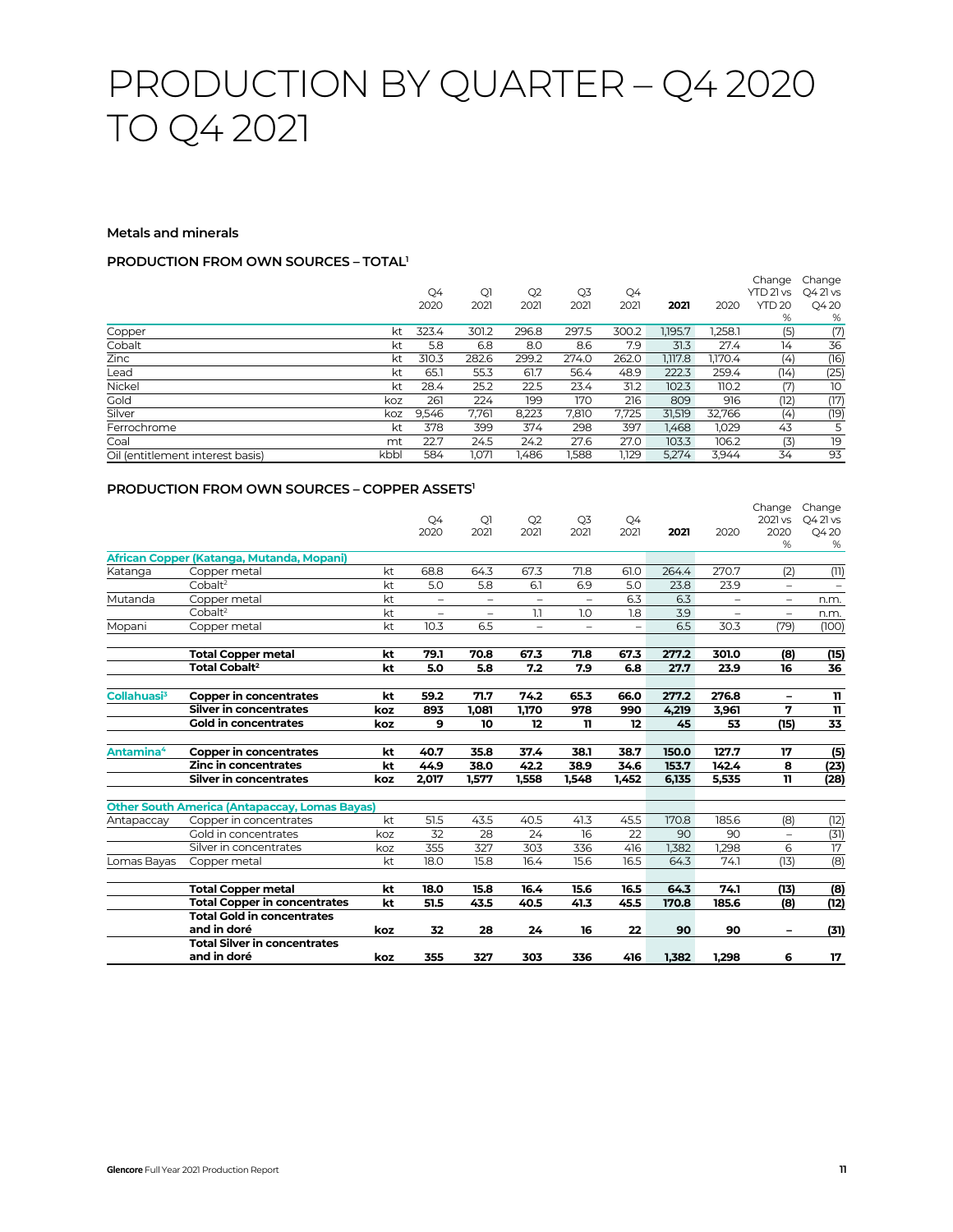## **PRODUCTION FROM OWN SOURCES – COPPER ASSETS' CONTINUED**

|              |                                              |     |       |       |                |       |       |         |         | Change  | Change    |
|--------------|----------------------------------------------|-----|-------|-------|----------------|-------|-------|---------|---------|---------|-----------|
|              |                                              |     | Q4    | Qì    | Q <sub>2</sub> | Q3    | Q4    |         |         | 2021 vs | $Q421$ vs |
|              |                                              |     | 2020  | 2021  | 2021           | 2021  | 2021  | 2021    | 2020    | 2020    | Q420      |
|              |                                              |     |       |       |                |       |       |         |         | %       | %         |
|              | Australia (Ernest Henry, Cobar) <sup>5</sup> |     |       |       |                |       |       |         |         |         |           |
| Ernest Henry |                                              |     |       |       |                |       |       |         |         |         |           |
|              | Copper metal                                 | kt  | 12.0  | 11.0  | 10.9           | 12.2  | 10.7  | 44.8    | 49.2    | (9)     | (11)      |
|              | Gold                                         | koz | 25    | 18    | 21             | 10    | 15    | 64      | 93      | (31)    | (40)      |
|              | Silver                                       | koz | 48    | 53    | 46             | 51    | 45    | 195     | 198     | (2)     | (6)       |
| Cobar        | Copper in concentrates                       | kt  | 12.7  | 8.9   | 10.3           | 9.5   | 11.8  | 40.5    | 46.2    | (12)    | (7)       |
|              | Silver in concentrates                       | koz | 144   | 95    | 111            | 117   | 136   | 459     | 516     | (11)    | (6)       |
|              |                                              |     |       |       |                |       |       |         |         |         |           |
|              | <b>Total Copper metal</b>                    | kt  | 12.0  | 11.0  | 10.9           | 12.2  | 10.7  | 44.8    | 49.2    | (9)     | (11)      |
|              | <b>Total Copper in concentrates</b>          | kt  | 12.7  | 8.9   | 10.3           | 9.5   | 11.8  | 40.5    | 46.2    | (12)    | (7)       |
|              | <b>Total Gold</b>                            | koz | 25    | 18    | 21             | 10    | 15    | 64      | 93      | (31)    | (40)      |
|              | <b>Total Silver</b>                          | koz | 192   | 148   | 157            | 168   | 181   | 654     | 714     | (8)     | (6)       |
|              | Total Copper department                      |     |       |       |                |       |       |         |         |         |           |
|              | Copper                                       | kt  | 273.2 | 257.5 | 257.0          | 253.8 | 256.5 | 1,024.8 | 1,060.6 | (3)     | (6)       |
|              | <b>Cobalt</b>                                | kt  | 5.0   | 5.8   | 7.2            | 7.9   | 6.8   | 27.7    | 23.9    | 16      | 36        |
|              | <b>Zinc</b>                                  | kt  | 44.9  | 38.0  | 42.2           | 38.9  | 34.6  | 153.7   | 142.4   | 8       | (23)      |
|              | <b>Gold</b>                                  | koz | 66    | 56    | 57             | 37    | 49    | 199     | 236     | (16)    | (26)      |
|              | <b>Silver</b>                                | koz | 3,457 | 3,133 | 3,188          | 3,030 | 3,039 | 12,390  | 11,508  | 8       | (12)      |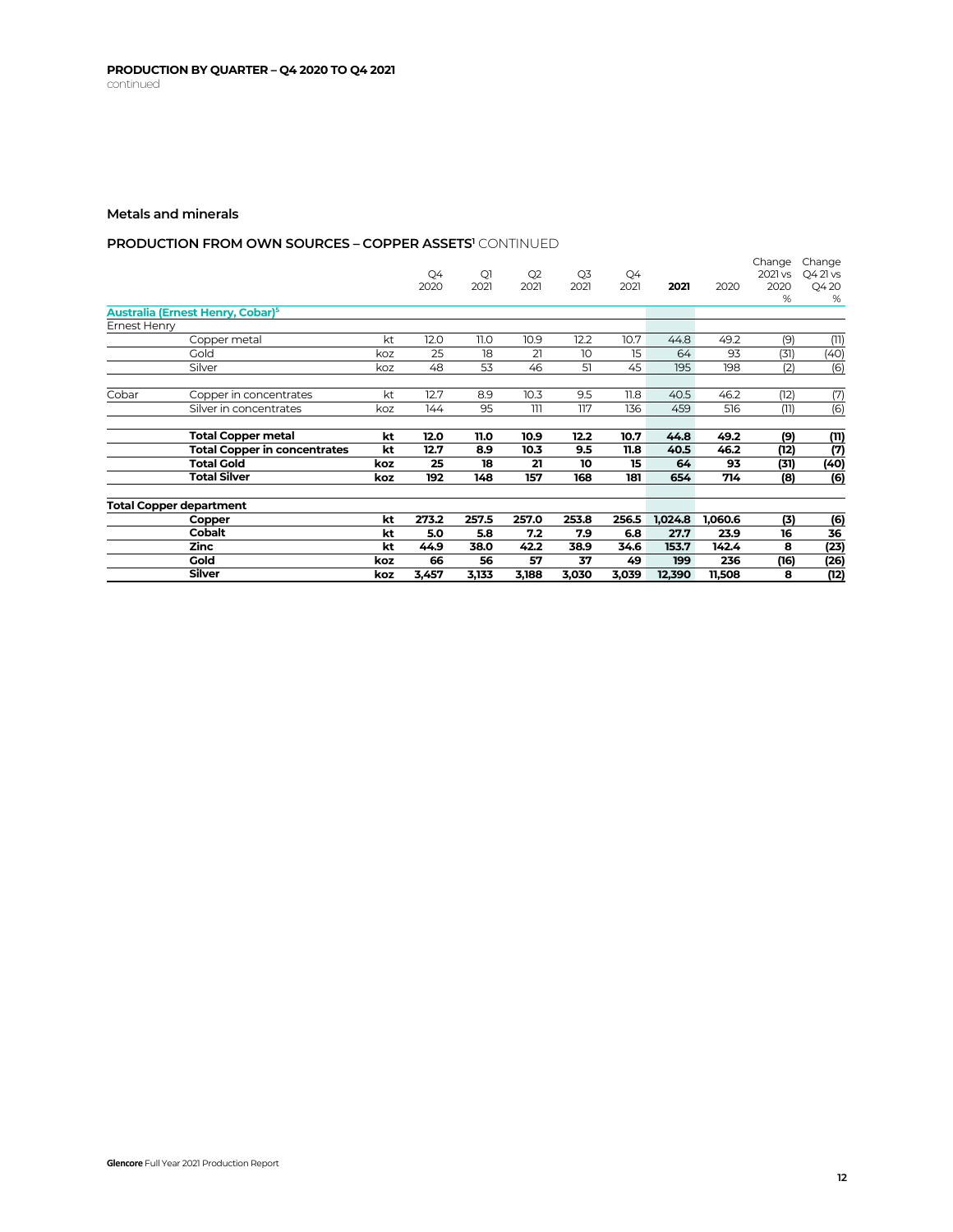## **PRODUCTION FROM OWN SOURCES – ZINC ASSETS1**

|                |                                                                            |          |               |                |                |                |               |               |               |                          | Change Change            |
|----------------|----------------------------------------------------------------------------|----------|---------------|----------------|----------------|----------------|---------------|---------------|---------------|--------------------------|--------------------------|
|                |                                                                            |          | Q4            | Q <sub>1</sub> | Q <sub>2</sub> | Q <sub>3</sub> | Q4            |               |               | 2021 vs                  | Q421vs                   |
|                |                                                                            |          | 2020          | 2021           | 2021           | 2021           | 2021          | 2021          | 2020          | 2020                     | Q420                     |
| <b>Kazzinc</b> |                                                                            |          |               |                |                |                |               |               |               | %                        | %                        |
|                | <b>Zinc metal</b>                                                          | kt       | 38.7          | 37.8           | 33.2           | 34.2           | 42.7          | 147.9         | 167.5         | (12)                     | 10                       |
|                | <b>Lead metal</b>                                                          | kt       | 7.6           | 4,3            | 4.9            | 5.7            | 4.9           | 19.8          | 25.6          | (23)                     | (36)                     |
|                | Copper metal <sup>6</sup>                                                  | kt       | 8.9           | 8.7            | 4.9            | 4.7            | 7.3           | 25.6          | 37.0          | (31)                     | (18)                     |
|                | <b>Gold</b>                                                                | koz      | 190           | 164            | 139            | 129            | 163           | 595           | 659           | (10)                     | (14)                     |
|                | <b>Silver</b>                                                              | koz      | 1,714         | 816            | 485            | 640            | 980           | 2,921         | 4,712         | (38)                     | (43)                     |
|                |                                                                            |          |               |                |                |                |               |               |               |                          |                          |
|                | Kazzinc – total production including third party feed                      |          |               |                |                |                |               |               |               |                          |                          |
|                | Zinc metal                                                                 | kt       | 75.2          | 76.2           | 70.6           | 68.2           | 76.4          | 291.4         | 298.2         | (2)                      | $\overline{2}$           |
|                | Lead metal                                                                 | kt       | 30.1          | 28.7           | 26.4           | 27.1           | 28.9          | 777.7         | 125.0         | (77)                     | $\overline{(4)}$         |
|                | Copper metal                                                               | kt       | 14.7          | 15.2           | 77.0           | 10.1           | 15.9          | 52.2          | 60.7          | (74)                     | 8                        |
|                | Gold                                                                       | koz      | 294           | 233            | 211            | 212            | 269           | 925           | 965           | (4)                      | (9)                      |
|                | Silver                                                                     | koz      | 6,399         | 5,759          | 5,132          | 5,185          | 6,378         | 22,454        | 22,140        | $\overline{1}$           | $\overline{\phantom{a}}$ |
|                |                                                                            |          |               |                |                |                |               |               |               |                          |                          |
| Mount Isa      | Australia (Mount Isa, McArthur River) <sup>5</sup><br>Zinc in concentrates |          | 88.2          | 85.0           | 86.4           |                | 75.6          | 329.8         | 354.2         | (7)                      | (14)                     |
|                |                                                                            | kt       |               |                |                | 82.8           |               |               |               |                          |                          |
|                | Copper metal                                                               | kt       | 21.9          | 19.9           | 20.7           | 25.9           | 25.0<br>24.5  | 91.5          | 89.6          | $\mathbf{2}$<br>(18)     | 14                       |
|                | Lead in concentrates                                                       | kt       | 38.9          | 36.2           | 39.4           | 32.8           |               | 132.9         | 161.9         |                          | (37)                     |
|                | Silver                                                                     | koz      | 178<br>1.295  | 116<br>1.176   | 115<br>1.427   | 159<br>1.246   | 235<br>869    | 625           | 557<br>5.790  | 12<br>(19)               | 32<br>(33)               |
|                | Silver in concentrates                                                     | koz      |               |                |                |                |               | 4,718         |               |                          |                          |
|                | Mount Isa, Townsville - total production including third party feed        |          |               |                |                |                |               |               |               |                          |                          |
|                | Copper metal                                                               | kt       | 54.5          | 54.2           | 55.5           | 65.2           | 51.9          | 226.8         | 217.2         | 4                        | (5)                      |
|                | Gold                                                                       | koz      | 41            | 41             | 43             | 35             | 42            | 161           | 158           | $\overline{2}$           | 2                        |
|                | Silver                                                                     | koz      | 372           | 323            | 366            | 440            | 700           | 1,829         | 1,417         | 29                       | 88                       |
|                |                                                                            |          |               |                |                |                |               |               |               |                          |                          |
|                | McArthur River Zinc in concentrates                                        | kt       | 76.4          | 63.5           | 74.2           | 69.9           | 72.0          | 279.6         | 279.3         | $\overline{\phantom{0}}$ | (6)                      |
|                | Lead in concentrates                                                       | kt       | 15.0          | 10.9           | 14.2           | 14.4           | 15.7          | 55.2          | 54.9          | $\mathbf{1}$             | $\mathsf S$              |
|                | Silver in concentrates                                                     | koz      | 487           | 270            | 471            | 460            | 602           | 1,803         | 1,614         | 12                       | 24                       |
|                |                                                                            |          |               |                |                |                |               |               |               |                          |                          |
|                | <b>Total Zinc in concentrates</b><br><b>Total Copper</b>                   | kt<br>kt | 164.6<br>21.9 | 148.5<br>19.9  | 160.6<br>20.7  | 152.7<br>25.9  | 147.6<br>25.0 | 609.4<br>91.5 | 633.5<br>89.6 | (4)<br>$\mathbf{2}$      | (10)<br>14               |
|                | <b>Total Lead in concentrates</b>                                          | kt       | 53.9          | 47.1           | 53.6           | 47.2           | 40.2          | 188.1         | 216.8         | (13)                     | (25)                     |
|                | <b>Total Silver</b>                                                        | koz      | 178.0         | 116            | 115            | 159            | 235           | 625           | 557           | 12                       | 32                       |
|                | <b>Total Silver in concentrates</b>                                        | koz      | 1,782         | 1,446          | 1,898          | 1,706          | 1,471         | 6,521         | 7,404         | (12)                     | (17)                     |
|                |                                                                            |          |               |                |                |                |               |               |               |                          |                          |
|                | North America (Matagami, Kidd)                                             |          |               |                |                |                |               |               |               |                          |                          |
| Matagami       | Zinc in concentrates                                                       | kt       | 13.5          | 14.1           | 11.0           | 12.3           | 10.0          | 47.4          | 52.2          | (9)                      | (26)                     |
|                | Copper in concentrates                                                     | kt       | 1.9           | 1.6            | 1.6            | 2.2            | 1.7           | 7.1           | 6.7           | 6                        | (11)                     |
| Kidd           | Zinc in concentrates                                                       | kt       | 12.7          | 12.3           | 15.8           | 9.9            | 10.7          | 48.7          | 62.5          | (22)                     | (16)                     |
|                | Copper in concentrates                                                     | kt       | 9.5           | 7.6            | 6.8            | 5.7            | 3.1           | 23.2          | 34.0          | (32)                     | (67)                     |
|                | Silver in concentrates                                                     | koz      | 517           | 362            | 405            | 309            | 307           | 1.383         | 2,125         | (35)                     | (41)                     |
|                |                                                                            |          |               |                |                |                |               |               |               |                          |                          |
|                | <b>Total Zinc in concentrates</b>                                          | kt       | 26.2          | 26.4           | 26.8           | 22.2           | 20.7          | 96.1          | 114.7         | (16)                     | (21)                     |
|                | <b>Total Copper in concentrates</b>                                        | kt       | 11.4          | 9.2            | 8.4            | 7.9            | 4.8           | 30.3          | 40.7          | (26)                     | (58)                     |
|                | <b>Total Silver in concentrates</b>                                        | koz      | 517           | 362            | 405            | 309            | 307           | 1,383         | 2,125         | (35)                     | (41)                     |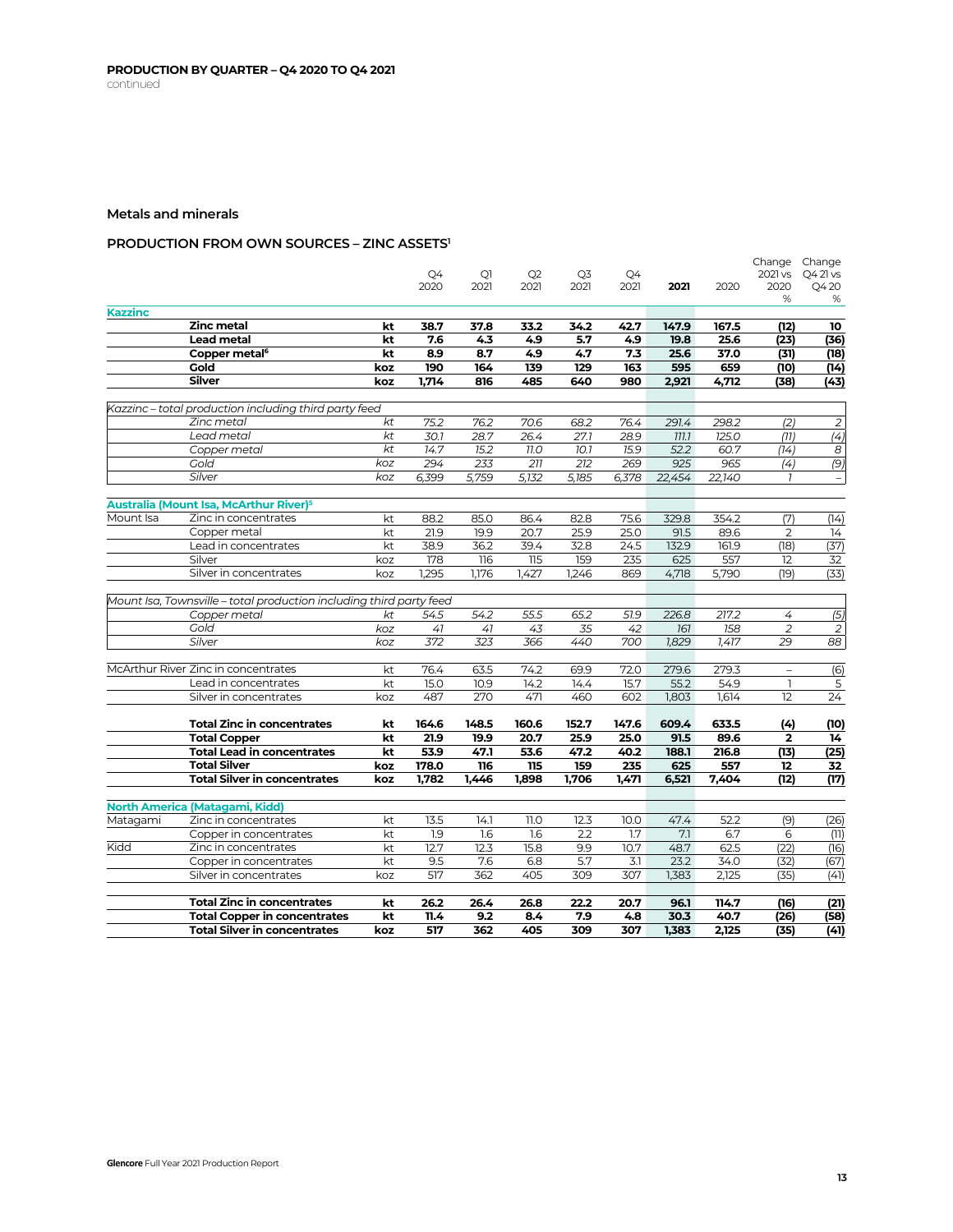## **PRODUCTION FROM OWN SOURCES - ZINC ASSETS<sup>1</sup> CONTINUED**

|                                                                   |     | Q4<br>2020 | Q1<br>2021 | Q <sub>2</sub><br>2021 | Q3<br>2021 | Q4<br>2021 | 2021   | 2020    | Change<br>2021 vs<br>2020 | Change<br>Q4 21 vs<br>Q420 |
|-------------------------------------------------------------------|-----|------------|------------|------------------------|------------|------------|--------|---------|---------------------------|----------------------------|
|                                                                   |     |            |            |                        |            |            |        |         | %                         | %                          |
| Other Zinc: South America (Argentina, Bolivia, Peru) <sup>7</sup> |     |            |            |                        |            |            |        |         |                           |                            |
| Zinc in concentrates                                              | kt  | 35.9       | 31.9       | 36.4                   | 26.0       | 16.4       | 110.7  | 112.3   | (1)                       | (54)                       |
| Lead in concentrates                                              | kt  | 3.6        | 3.9        | 3.2                    | 3.5        | 3.8        | 14.4   | 17.0    | (15)                      | 6                          |
| <b>Copper in concentrates</b>                                     | kt  | 0.5        | 0.5        | 0.4                    | 0.3        | 0.5        | 1.7    | 1.6     | 6                         |                            |
| Silver in concentrates                                            | koz | 1,832      | 1,809      | 2,051                  | 1,889      | 1,634      | 7,383  | 6,121   | 21                        | (11)                       |
| <b>Total Zinc department</b>                                      |     |            |            |                        |            |            |        |         |                           |                            |
| <b>Zinc</b>                                                       | kt  | 265.4      | 244.6      | 257.0                  | 235.1      | 227.4      | 964.1  | 1.028.0 | (6)                       | (14)                       |
| Lead                                                              | kt  | 65.1       | 55.3       | 61.7                   | 56.4       | 48.9       | 222.3  | 259.4   | (14)                      | (25)                       |
| Copper                                                            | kt  | 42.7       | 38.3       | 34.4                   | 38.8       | 37.6       | 149.1  | 168.9   | (12)                      | (12)                       |
| Gold                                                              | koz | 190        | 164        | 139                    | 129        | 163        | 595    | 659     | (10)                      | (14)                       |
| <b>Silver</b>                                                     | koz | 6,023      | 4.549      | 4.954                  | 4.703      | 4.627      | 18.833 | 20.919  | (10)                      | (23)                       |
|                                                                   |     |            |            |                        |            |            |        |         |                           |                            |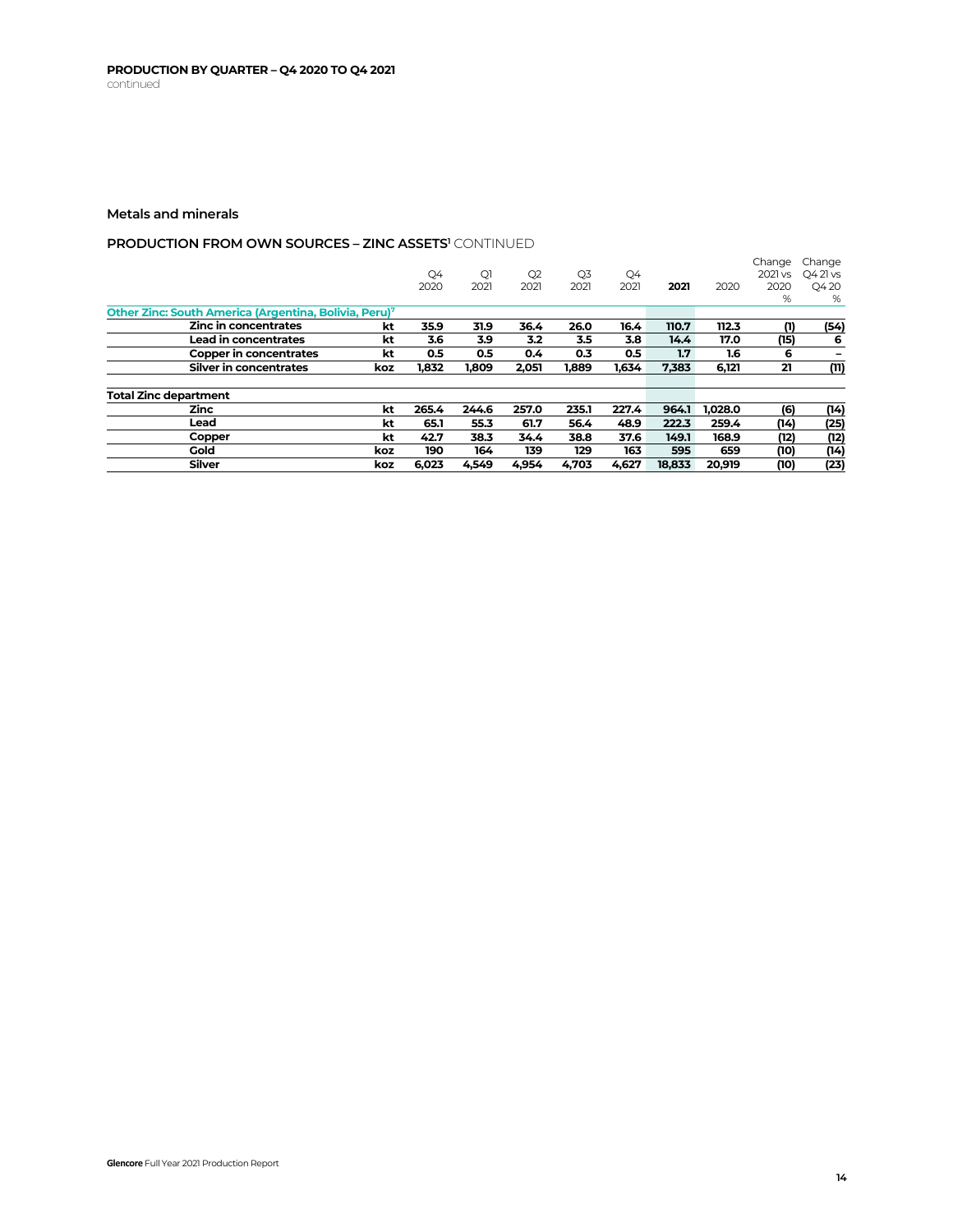## **PRODUCTION FROM OWN SOURCES – NICKEL ASSETS1**

|                                |                                                                   |     |                |                |                   |                          |                   |       |       |                          | Change Change            |
|--------------------------------|-------------------------------------------------------------------|-----|----------------|----------------|-------------------|--------------------------|-------------------|-------|-------|--------------------------|--------------------------|
|                                |                                                                   |     | Q4<br>2020     | Q1<br>2021     | Q2<br>2021        | Q3<br>2021               | Q4<br>2021        | 2021  |       | 2021 vs<br>2020          | Q4 21 vs                 |
|                                |                                                                   |     |                |                |                   |                          |                   |       | 2020  | %                        | Q420<br>%                |
|                                | <b>Integrated Nickel Operations (Sudbury, Raglan, Nikkelverk)</b> |     |                |                |                   |                          |                   |       |       |                          |                          |
|                                | Nickel metal                                                      | kt  | 15.1           | 14.2           | 13.7              | 12.8                     | 14.3              | 55.0  | 56.5  | (3)                      | (5)                      |
|                                | <b>Nickel in concentrates</b>                                     | kt  | 0.2            | 0.1            | $\qquad \qquad -$ | 0.1                      | $\qquad \qquad -$ | 0.2   | 0.4   | (50)                     | (100)                    |
|                                | <b>Copper metal</b>                                               | kt  | 3.8            | 3.4            | 3.2               | 3.2                      | 3.7               | 13.5  | 13.5  | $\overline{\phantom{a}}$ | (3)                      |
|                                | <b>Copper in concentrates</b>                                     | kt  | 3.7            | 2.0            | 2.2               | 1.7                      | 2.4               | 8.3   | 15.1  | (45)                     | (35)                     |
|                                | <b>Cobalt metal</b>                                               | kt  | 0.2            | 0.4            | 0.2               | 0.2                      | 0.3               | 1.1   | 0.6   | 83                       | 50                       |
|                                | Gold                                                              | koz | 5              | 4              | 3                 | 4                        | 4                 | 15    | 21    | (29)                     | (20)                     |
|                                | <b>Silver</b>                                                     | koz | 66             | 79             | 81                | 77                       | 59                | 296   | 339   | (13)                     | (11)                     |
|                                | <b>Platinum</b>                                                   | koz | 10             | 10             | 6                 | 8                        | 9                 | 33    | 40    | (18)                     | (10)                     |
|                                | Palladium                                                         | koz | 23             | 21             | 18                | 21                       | 23                | 83    | 101   | (18)                     | $\overline{\phantom{a}}$ |
|                                | <b>Rhodium</b>                                                    | koz | $\mathbf{I}$   | $\mathbf{I}$   | $\mathbf{I}$      | ı                        | ı                 | 4     | 4     | $\overline{\phantom{a}}$ | $\overline{\phantom{a}}$ |
|                                |                                                                   |     |                |                |                   |                          |                   |       |       |                          |                          |
|                                | Nickel metal                                                      | kt  | 23.5           | 22.6           | 22.8              | 24.0                     | 21.8              | 91.2  | 92.1  | (1)                      | (7)                      |
|                                | Nickel in concentrates                                            | kt  | 0.1            | O.7            | O.7               | $\overline{\phantom{a}}$ | O.7               | 0.3   | 0.4   | (25)                     |                          |
|                                | Copper metal                                                      | kt  | 5.5            | 4.9            | 4.9               | 5.1                      | 5.2               | 20.1  | 20.5  | (2)                      | (5)                      |
|                                | Copper in concentrates                                            | kt  | 2.9            | 2.8            | 3.2               | 1.8                      | 2.5               | 10.3  | 17.6  | (41)                     | (14)                     |
|                                | Cobalt metal                                                      | kt  | 1.2            | 7.0            | 1.0               | 1.0                      | 7.0               | 4.0   | 4.4   | (9)                      | (17)                     |
|                                | Gold                                                              | koz | 8              | 7              | 8                 | 6                        | 8                 | 29    | 36    | (19)                     |                          |
|                                | Silver                                                            | koz | 89             | 132            | 137               | 121                      | 121               | 511   | 545   | (6)                      | 36                       |
|                                | Platinum                                                          | koz | 16             | 22             | 14                | 17                       | 20                | 73    | 72    | $\overline{1}$           | 25                       |
|                                | Palladium                                                         | koz | 48             | 58             | 47                | 57                       | 58                | 220   | 238   | (8)                      | 21                       |
|                                | Rhodium                                                           | koz | $\overline{1}$ | $\overline{1}$ | $\overline{1}$    | $\overline{1}$           | $\overline{1}$    | 4     | 5     | (20)                     | $\overline{\phantom{a}}$ |
|                                |                                                                   |     |                |                |                   |                          |                   |       |       |                          |                          |
| <b>Murrin Murrin</b>           |                                                                   |     |                |                |                   |                          |                   |       |       |                          |                          |
|                                | <b>Total Nickel metal</b>                                         | kt  | 9.1            | 7.5            | 5.6               | 7.4                      | 9.6               | 30.1  | 36.4  | (17)                     | 5                        |
|                                | <b>Total Cobalt metal</b>                                         | kt  | 0.6            | 0.6            | 0.6               | 0.5                      | 0.8               | 2.5   | 2.9   | (14)                     | 33                       |
|                                | Murrin Murrin - total production including third party feed       |     |                |                |                   |                          |                   |       |       |                          |                          |
|                                | <b>Total Nickel metal</b>                                         | kt  | 9.8            | 8.2            | 6.1               | 8.4                      | 77.0              | 33.7  | 40.8  | (17)                     | 12                       |
|                                | <b>Total Cobalt metal</b>                                         | kt  | 0.7            | 0.7            | 0.6               | 0.6                      | 0.9               | 2.8   | 3.3   | (15)                     | 29                       |
|                                |                                                                   |     |                |                |                   |                          |                   |       |       |                          |                          |
| <b>Koniambo</b>                | <b>Nickel in ferronickel</b>                                      | kt  | 4.0            | 3.4            | 3.2               | 3.1                      | 7.3               | 17.0  | 16.9  | ı                        | 83                       |
|                                |                                                                   |     |                |                |                   |                          |                   |       |       |                          |                          |
| <b>Total Nickel department</b> | <b>Nickel</b>                                                     | kt  | 28.4           | 25.2           | 22.5              | 23.4                     | 31.2              | 102.3 | 110.2 | (7)                      | 10                       |
|                                | Copper                                                            | kt  | 7.5            | 5.4            | 5.4               | 4.9                      | 6.1               | 21.8  | 28.6  | (24)                     | (19)                     |
|                                | <b>Cobalt</b>                                                     | kt  | 0.8            | 1.0            | 0.8               | 0.7                      | 1.1               | 3.6   | 3.5   | 3                        | 38                       |
|                                | Gold                                                              | koz | 5              | 4              | 3                 | 4                        | 4                 | 15    | 21    | (29)                     | (20)                     |
|                                | <b>Silver</b>                                                     | koz | 66             | 79             | 81                | 77                       | 59                | 296   | 339   | (13)                     | (11)                     |
|                                | Platinum                                                          | koz | 10             | 10             | 6                 | 8                        | 9                 | 33    | 40    | (18)                     | (10)                     |
|                                | Palladium                                                         | koz | 23             | 21             | 18                | 21                       | 23                | 83    | 101   | (18)                     | $\overline{\phantom{a}}$ |
|                                | Rhodium                                                           | koz | ı              | ı              | ı                 | ı                        | ı                 | 4     | 4     | $\overline{\phantom{0}}$ | $\overline{\phantom{m}}$ |
|                                |                                                                   |     |                |                |                   |                          |                   |       |       |                          |                          |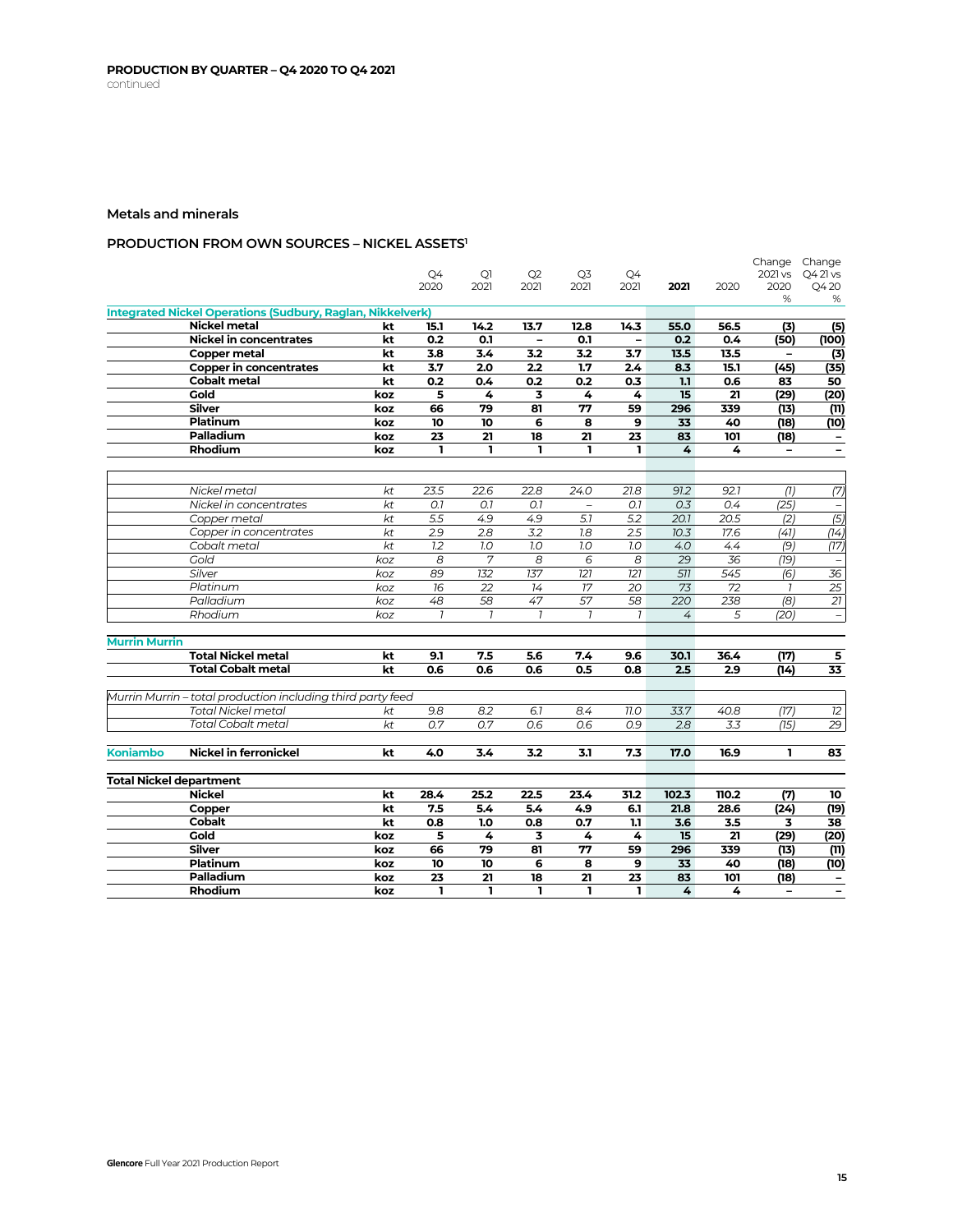## **PRODUCTION FROM OWN SOURCES – FERROALLOYS ASSETS1**

|                          |     | Q4   | Q1   | Q2   | Q3   | Q4   |      |       | Change<br>2021 vs | Change<br>Q4 21 vs |
|--------------------------|-----|------|------|------|------|------|------|-------|-------------------|--------------------|
|                          |     | 2020 | 2021 | 2021 | 2021 | 2021 | 2021 | 2020  | 2020              | Q420               |
|                          |     |      |      |      |      |      |      |       | $O_{\Lambda}$     | %                  |
| Ferrochrome <sup>8</sup> |     | 378  | 399  | 374  | 298  | 397  | .468 | 1.029 | 43                |                    |
| Vanadium pentoxide       | mlb | 5.9  | 5.5  | 5.5  | 4.2  | 5.3  | 20.5 | 19.5  |                   | (10)               |

## **TOTAL PRODUCTION – CUSTOM METALLURGICAL ASSETS1**

|                                                             |    | Q4<br>2020 | Q1<br>2021 | Q <sub>2</sub><br>2021 | Q3<br>2021 | Q4<br>2021 | 2021  | 2020  | Change<br>2021 vs<br>2020<br>% | Change<br>Q4 21 vs<br>Q420<br>% |
|-------------------------------------------------------------|----|------------|------------|------------------------|------------|------------|-------|-------|--------------------------------|---------------------------------|
| <b>Copper (Altonorte, Pasar, Horne, CCR)</b>                |    |            |            |                        |            |            |       |       |                                |                                 |
| Copper metal                                                | kt | 116.0      | 127.2      | 127.6                  | 121.5      | 114.3      | 490.6 | 482.6 |                                | (1)                             |
| Copper anode                                                | kt | 134.4      | 126.7      | 109.5                  | 94.4       | 123.4      | 454.0 | 490.1 |                                | (8)                             |
| Zinc (Portovesme, San Juan de Nieva, Nordenham, Northfleet) |    |            |            |                        |            |            |       |       |                                |                                 |
| Zinc metal                                                  | kt | 203.6      | 202.6      | 195.8                  | 206.7      | 195.5      | 800.6 | 787.2 |                                | (4)                             |
| Lead metal                                                  | kt | 45.8       | 49.9       | 52.3                   | 62.3       | 80.4       | 244.9 | 198.0 | 24                             | 76                              |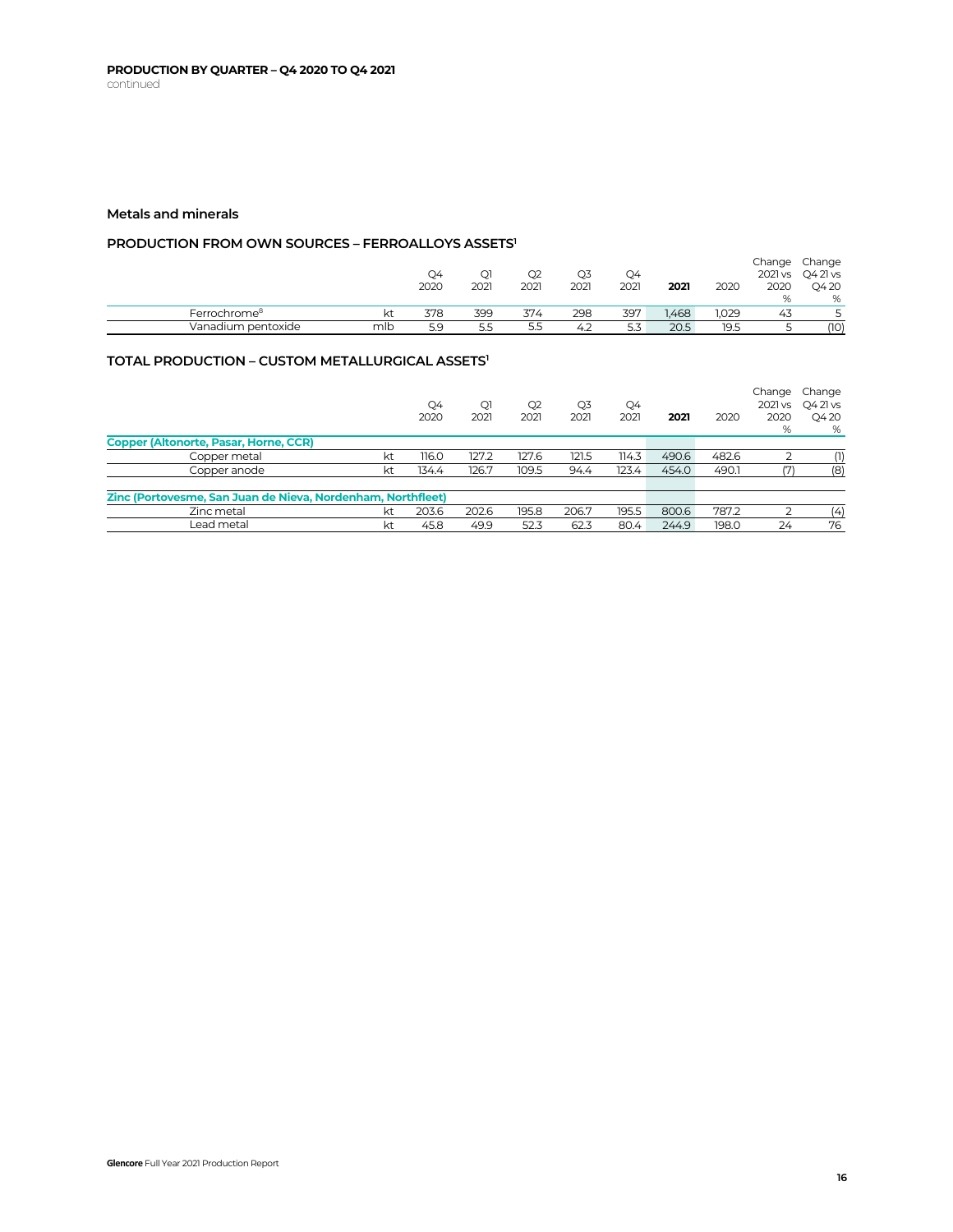## **Energy products**

## **PRODUCTION FROM OWN SOURCES – COAL ASSETS1**

| <b>Total Coal department</b>          | mt | 22.7 | 24.5 | 24.2 | 27.6 | 27.0 | 103.3 | 106.2 | (3)                      | 19                 |
|---------------------------------------|----|------|------|------|------|------|-------|-------|--------------------------|--------------------|
| Prodeco                               | mt |      |      |      |      |      |       | 3.8   | (100)                    | n.m.               |
| Cerrejón <sup>9</sup>                 | mt | 0.3  | 1.8  | 1.8  | 2.0  | 2.2  | 7.8   | 4.1   | 90                       | 633                |
| South African thermal coal (domestic) | mt | 1.8  | 1.7  | 1.4  | 1.2  | 1.0  | 5.3   | 9.2   | (42                      | (44)               |
| South African thermal coal (export)   | mt | 3.3  | 4.0  | 3.7  | 3.9  | 3.1  | 14.7  | 14.8  |                          | (6)                |
| Australian thermal coal (domestic)    | mt | 1.5  | 1.4  | 1.2  | 1.6  | 1.8  | 6.0   | 6.4   | (6)                      | 20                 |
| Australian thermal coal (export)      | mt | 12.8 | 12.0 | 13.0 | 15.5 | 15.4 | 55.9  | 55.7  | $\overline{\phantom{a}}$ | 20                 |
| Australian semi-soft coal             | mt | 1.0  | 1.2  | 1.4  | 0.9  | 1.0  | 4.5   | 4.6   | (2)                      |                    |
| Australian coking coal                | mt | 2.0  | 2.4  | 1.7  | 2.5  | 2.5  | 9.1   | 7.6   | 20                       | 25                 |
|                                       |    | 2020 | 2021 | 2021 | 2021 | 2021 | 2021  | 2020  | 2020<br>%                | Q420<br>%          |
|                                       |    | Q4   | Qì   | Q2   | Q3   | Q4   |       |       | Change<br>2021 vs        | Change<br>Q4 21 vs |

### **OIL ASSETS**

|                                            |      | Q4<br>2020               | Q1<br>2021               | Q2<br>2021 | Q3<br>2021               | Q4<br>2021               | 2021                            | 2020   | Change<br>2021 vs<br>2020 | Change<br>Q421vs<br>Q420 |
|--------------------------------------------|------|--------------------------|--------------------------|------------|--------------------------|--------------------------|---------------------------------|--------|---------------------------|--------------------------|
|                                            |      |                          |                          |            |                          |                          |                                 |        | %                         | %                        |
| <b>Glencore entitlement interest basis</b> |      |                          |                          |            |                          |                          |                                 |        |                           |                          |
| <b>Equatorial Guinea</b>                   | kboe | 345                      | 784                      | 1.245      | 1.294                    | 818                      | 4.141                           | 1.960  | 111                       | 137                      |
| Chad                                       | kbbl | $\overline{\phantom{a}}$ | $\overline{\phantom{a}}$ | -          | $\overline{\phantom{a}}$ | $\overline{\phantom{a}}$ | $\qquad \qquad$                 | 1.112  | (100)                     | n.m.                     |
| Cameroon                                   | kbbl | 239                      | 287                      | 241        | 294                      | 311                      | 1.133                           | 872    | 30                        | 30                       |
| <b>Total Oil department</b>                | kboe | 584                      | 1.071                    | 1,486      | 1,588                    | 1,129                    | 5.274                           | 3,944  | 34                        | 93                       |
| <b>Gross basis</b>                         |      |                          |                          |            |                          |                          |                                 |        |                           |                          |
| <b>Equatorial Guinea</b>                   | kboe | 1,871                    | 3.777                    | 6.041      | 6,233                    | 4.086                    | 20.137                          | 10.435 | 93                        | 118                      |
| Chad                                       | kbbl | -                        | -                        | -          | $\overline{\phantom{a}}$ | -                        | $\hspace{0.1mm}-\hspace{0.1mm}$ | 1,521  | (100)                     | n.m.                     |
| Cameroon                                   | kbbl | 693                      | 708                      | 699        | 729                      | 730                      | 2.866                           | 2,528  | 13                        | 5                        |
| <b>Total Oil department</b>                | kboe | 2.564                    | 4.485                    | 6.740      | 6.962                    | 4.816                    | 23.003                          | 14.484 | 59                        | 88                       |

1 Controlled industrial assets and joint ventures only. Production is on a 100% basis except for joint ventures, where the Group's attributable share of production is included.

2 Cobalt contained in concentrates and hydroxides.

3 The Group's pro-rata share of Collahuasi production (44%).

4 The Group's pro-rata share of Antamina production (33.75%).

5 Mount Isa copper operations (including Townsville) previously recorded under copper department moved to zinc department.

6 Copper metal includes copper contained in copper concentrates and blister.

7 South American production excludes Volcan Compania Minera.

8 The Group's attributable 79.5% share of the Glencore-Merafe Chrome Venture.

9 The Group's pro-rata share of Cerrejón production (33.3%).